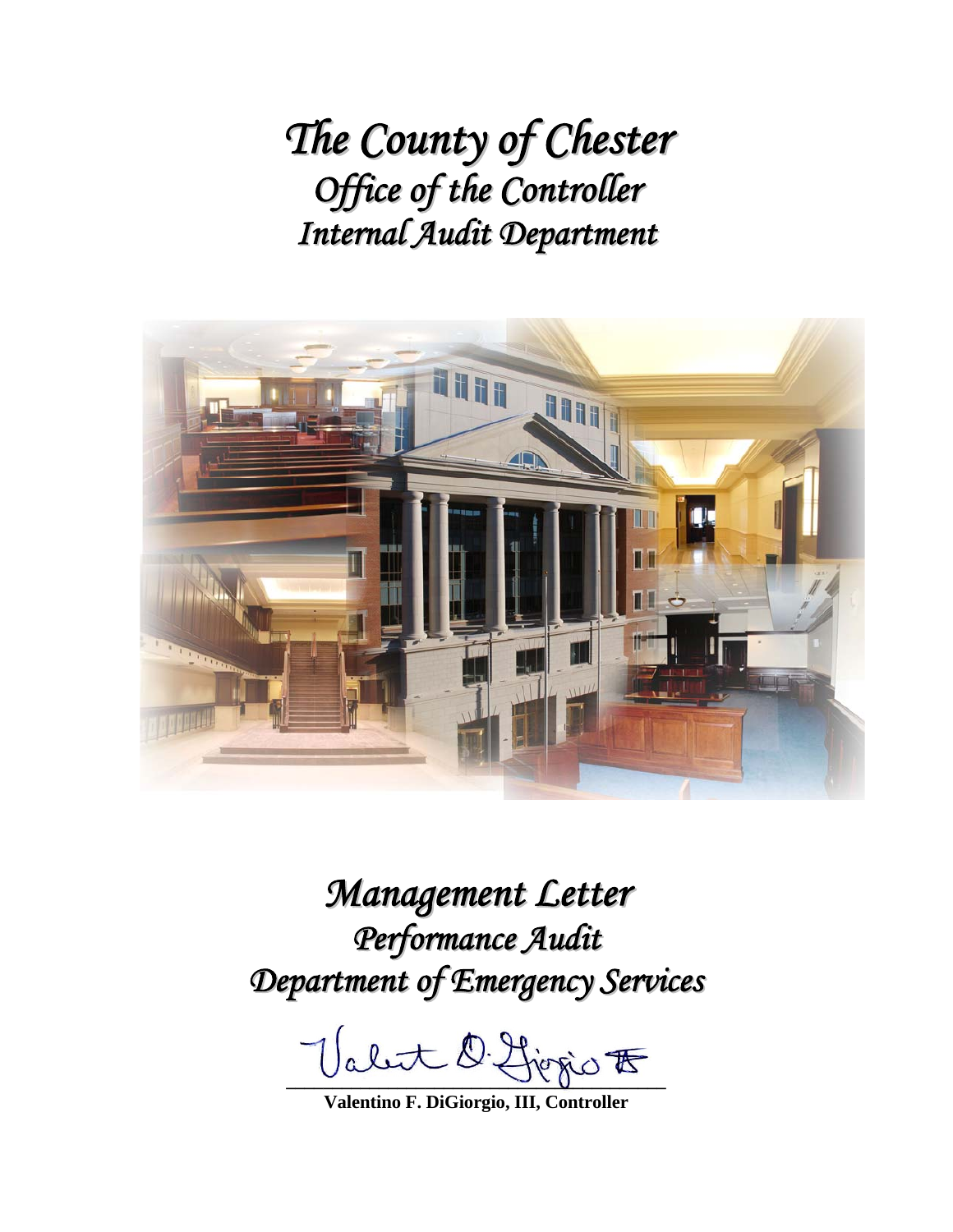#### **PERFORMANCE AUDIT DEPARTMENT OF EMERGENCY SERVICES**

#### **I.** *Introduction*

On March 23, 2009 we completed a performance audit of the Department of Emergency Services *("DES")*. The objectives of this audit were to (i) provide an objective assessment of the operation of *DES*, (ii) evaluate the economy and efficiency of the County of Chester's *(County's) DES* and (iii) to offer recommendations where necessary to enhance the existing operation in an effort to save *County* funds, resources and increase efficiency. The scope of our audit included the following:

- A review of *DES* organizational charts
- A review of *DES* job descriptions
- Interviews with members of *DES* management; more specifically the Director, Assistant Directors, and Deputy Directors
- Interviews with County of Chester  $1<sup>st</sup>$  responders
- A review of staffing levels for the *County's* 911 center
- A comparative analysis of the 911 center's current 12 hour shift as compared to a proposed 8 hour shift
- A review of the *DES* timekeeping system and payroll process
- A review of grant awards and Homeland Security purchases
- A tour of the *DES* off-site storage facilities referred to by management and staff as "Karlville"( named after the Deputy Director of Emergency Management)
- Rebanding
- HAZMAT responses
- Inquiries and comparisons with other County *DES* administrations
- Fraud Hotline tips.

### **II.** *Organizational Structure*

The current organizational structure of *DES* contains a number of Deputy and Assistant Director positions. Although the salary grades for these positions are not set at the "director" level" the titles may be misleading and suggest a higher level of management than what is truly in place. Human Resources has informed Internal Audit that this is standard practice at the *County* and that most departments have historically used more elaborate titles. Although it can be argued that these positions are the industry equivalent of a "manager", the title of manager is seldom used by the *County*. It should be noted however, that prior to the appointment of the current *DES* Director in 1997, these Deputy Director positions were titled "Manager".

Internal Audit provided "job activity" questionnaires to the various *DES* Deputy and Assistant Directors. Based on a review of these questionnaires and discussions with the Deputies and Assistants, Internal Audit feels that all but one of these areas requires a "stand alone" management position. A "job activity" questionnaire completed by the "Deputy Director for Special Projects" indicates that most tasks currently performed by that individual could be absorbed by the remaining Deputy Directors. Additionally, one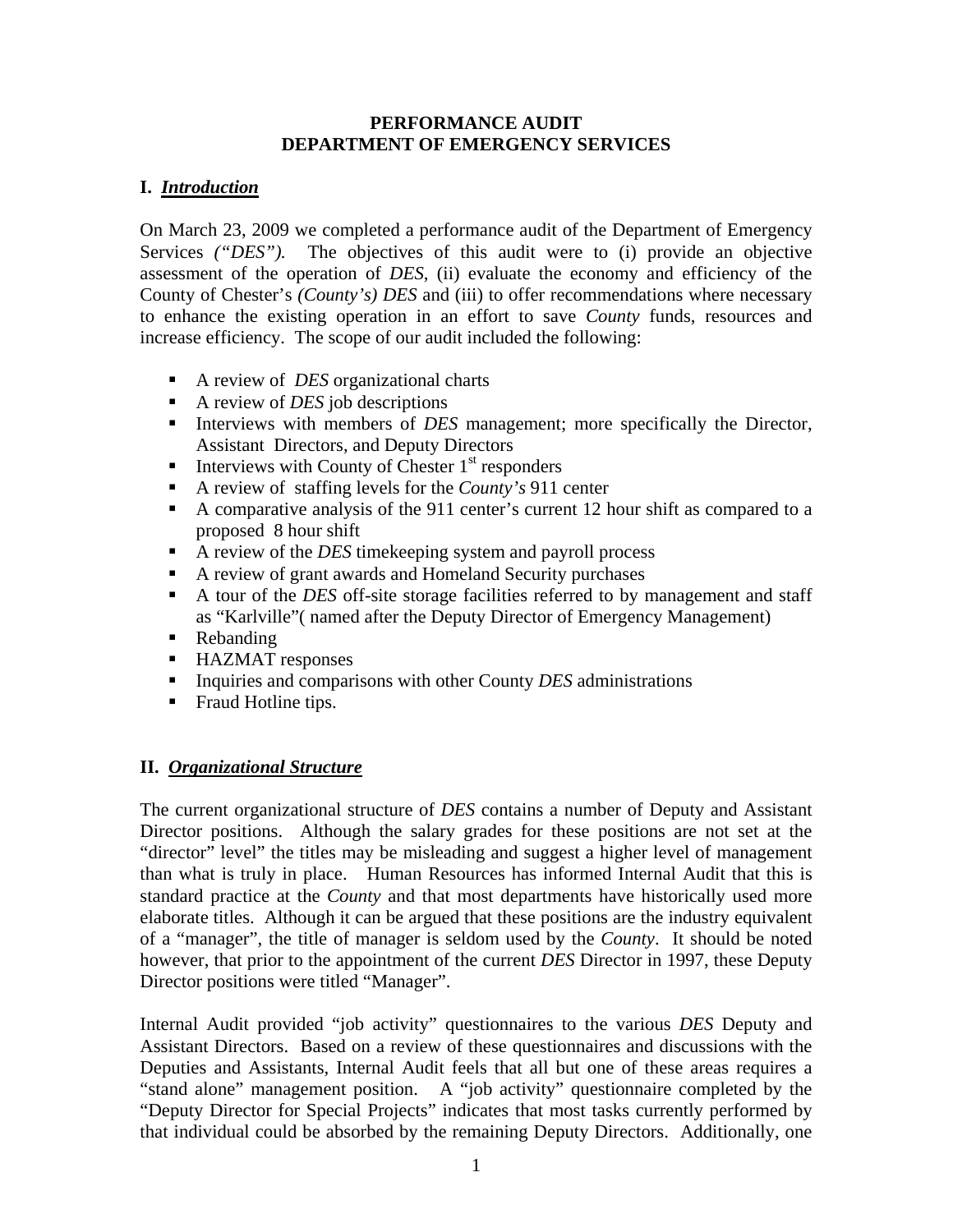aspect of the job, *County* pager liaison, seems inappropriately assigned and will be revisited as part of Office of the Controller's performance audit of cell phones and pagers scheduled for later this year. Internal Audit projects that the *County* could save approximately \$65,000 a year by eliminating this Deputy Director position and reassigning tasks and responsibilities to the other deputies.

## **Current** *DES* **Organizational Structure**



#### **III.** *Public Perception (First Responders)*

During the past several months, various leaders of the *County*'*s* first responder community have contacted the Controller and Internal Audit expressing concern with the management of the Chester County *DES (as opposed to the day to day operations there).*  Their comments demonstrate a lack of cooperation between local law enforcement and *DES*. Local law enforcement and first responders have expressed concern that *DES* management has not adequately solicited them with respect to matters related to their respective departments and organizations. According to representatives from police and fire departments, decisions are usually made unilaterally at the *DES* level. For instance, law enforcement leaders have cited the failure of *DES* to consult with them regarding the distribution and use of Homeland Security grants and that *DES* spends the money either for its own benefit or that it purchases items for the first responders that are not necessary or useful.

Without making any judgment herein about the truth of these allegations, Internal Audit urges *DES* management to actively and continuously solicit the opinions of the first responder community in making the determination of how to spend, allocate and disburse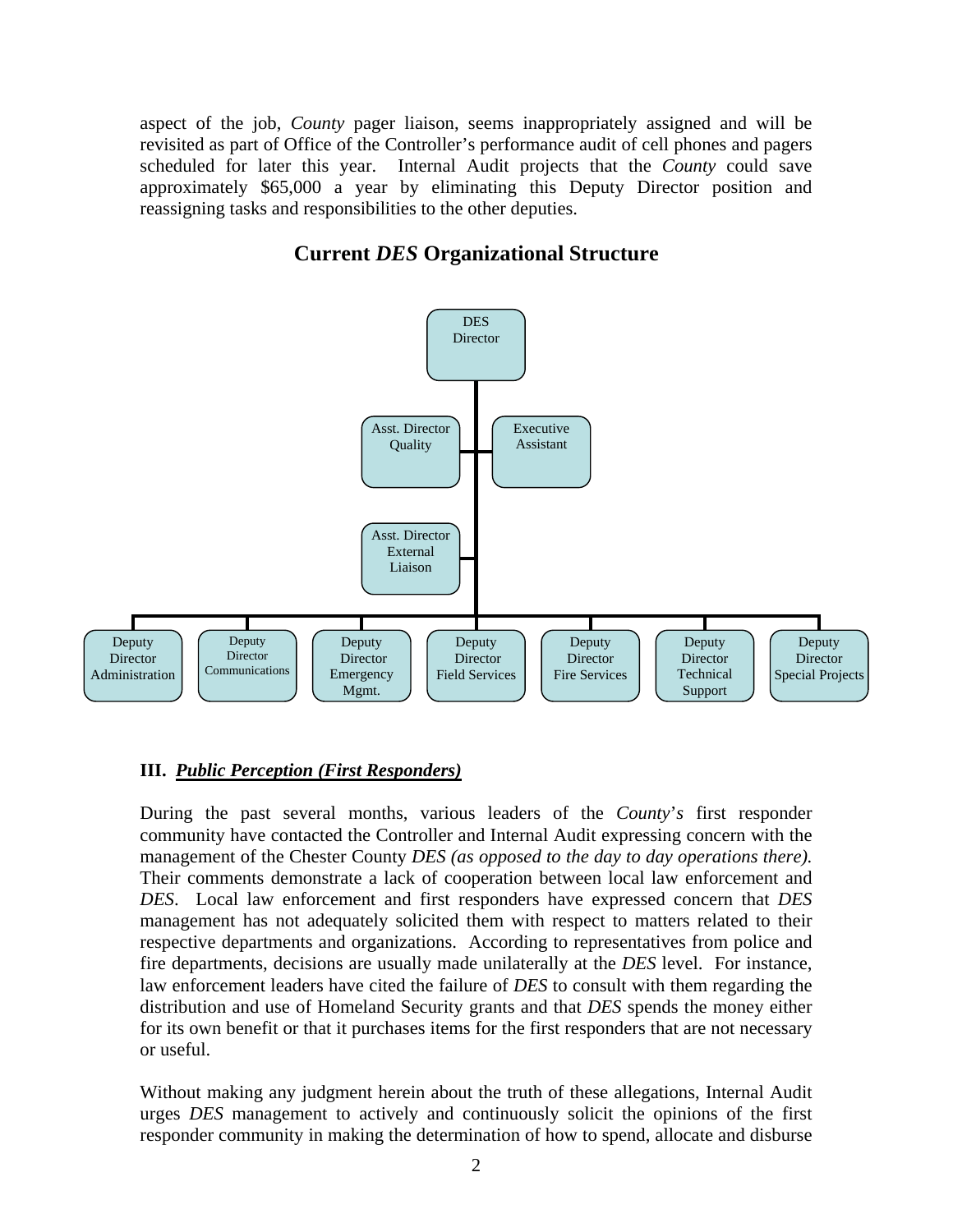Homeland Security and other grants for the benefit of such law enforcement agencies and organizations. Internal Audit also recommends that *DES* not only meet regularly with representatives of the first responder community to assess their needs, but that the *DES* Director also have all purchases approved in advance by the Chester County Commissioners prior to any Homeland Security, or *PEMA* monies being expended.

Additionally, some in the first responder community have stated that *DES* does not place the required emphasis on pressing matters involving their safety – namely the persisting problems with the 800 MHz radio system, and the re-banding process. Law enforcement leaders have requested that the *DES* Director focus on this important priority. Internal Audit has determined that the re-banding project has in fact not met the Federal Communication Committee's *("FCC")* established deadline. According to the *DES* Director, the reason for the delay is 3-fold:

- 1) Time spent in litigation
- 2) Problems in acquiring comparable radios from vendor EF Johnson needed as part of the re-banding project
- 3) Confusion over who is in charge of the overall project.

Despite the delay, Internal Audit has confirmed that the *County* is moving forward with the re-banding process and that there are efforts underway to upgrade the current analog radio system to a digital system hopefully within the next five years. The system upgrade and re-banding process will be discussed separately and in more detail later in this report.

Lastly, a final complaint of law enforcement officials - the absence of a police liaison has been addressed by the County Commissioners earlier this year. Effective January 2009 an individual from the Chester County District Attorney's Office has been appointed to this position.

#### **IV.** *911 Center Staffing and Shifts*

The Chester County *911* center is currently staffed with four platoons. Each platoon is comprised of a platoon leader, an assistant supervisor, three police dispatchers, three fire / EMS dispatchers, two scope personnel and call-takers. As of the end of December 2008, three of the four platoons were staffed with 15 employees and one platoon was staffed with 14 employees. According to *DES* management, the goal is to have 18 employees in each platoon.

The normal rotation for these platoons is to work two day shifts, two night shifts and then have four days off. Employees appear to be pleased with this regimen because it affords them a considerable amount of overtime pay and, if scheduled correctly, can give them 12 consecutive days off by using only four vacation days.

Internal Audit questions whether the considerable expense of paying overtime is sufficiently justified by the purported benefits of using 12 hour shifts. Indeed, law enforcement has confirmed to Internal Audit that 12 hours is a long time to stay focused and alert, especially on a day with little or no activity. Given the lack of substantiated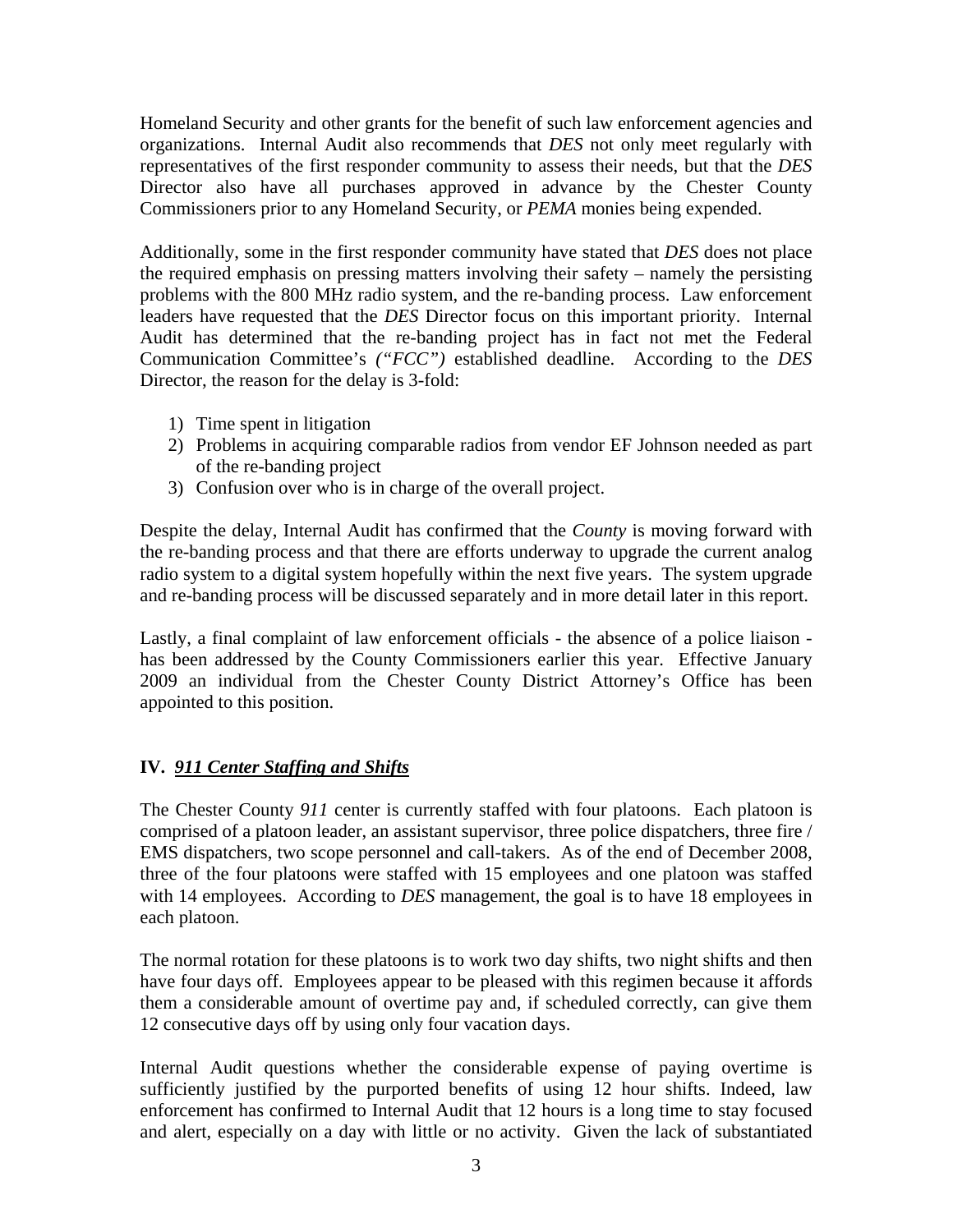need for 12 hour shifts (and the fact that such long shifts may be detrimental in such an important emergency management function), Internal Audit recommends that this practice be terminated and normal 8 hour shifts be implemented.

All departments, especially during these economic times, should be looking for ways to save the C*ounty* and its taxpayers, money. By reducing the duration of each shift from 12 to 8 hours, increasing the number of shifts (from two 12 hour shifts to three 8 hour shifts) and using a "scheduling pattern" (See e.g. Attachment A) similar to the one used at the Chester County Prison, the C*ounty* could reduce its annual *911* payroll cost by at least 15% (or a minimum of \$252,000 per year) if the platoon staffing levels remained at 15. Internal Audit should point out that this figure is merely an *estimate* based on average hourly rates and a normal schedule.

Potential savings estimated above are actually understated since they do not consider work schedule exceptions. In fact, as shown in Table 4-1, *actual* annual overtime payments for the past six years have been much higher - \$467,000 to \$697,000. Based on the foregoing (received directly from the *County's* payroll system), expected savings would be more than our estimated amount.

#### *Table 4-1*

#### *911* **Annual Overtime Payments 2003-2008**

| 2003 | \$696,548.42 |
|------|--------------|
| 2004 | \$510,220.83 |
| 2005 | \$466,988.58 |
| 2006 | \$509,671.80 |
| 2007 | \$528,931.96 |
| 2008 | \$539,517.33 |

The purported need to increase each platoon's staffing level to 18 should also be closely scrutinized. Current staffing levels provide at least seven people to answer incoming calls. This number does not include the six dispatchers or two scope employees but does include the two shift supervisors. It would appear that for normal conditions, this current staffing should be sufficient. During extenuating circumstances or states of emergency, additional manpower could be called upon as needed. Internal Audit believes this would be the exception and not the rule.

To further support our position, we call attention to the fact that *DES* records for January through November 2008 indicate that quality assurance ratings for the *911* center surpassed *PEMA* standards in all areas –

- **Telephone reviews**
- Radio reviews
- **Emergency medical dispatch reviews**
- Customer procedural satisfaction, and
- Customer overall satisfaction.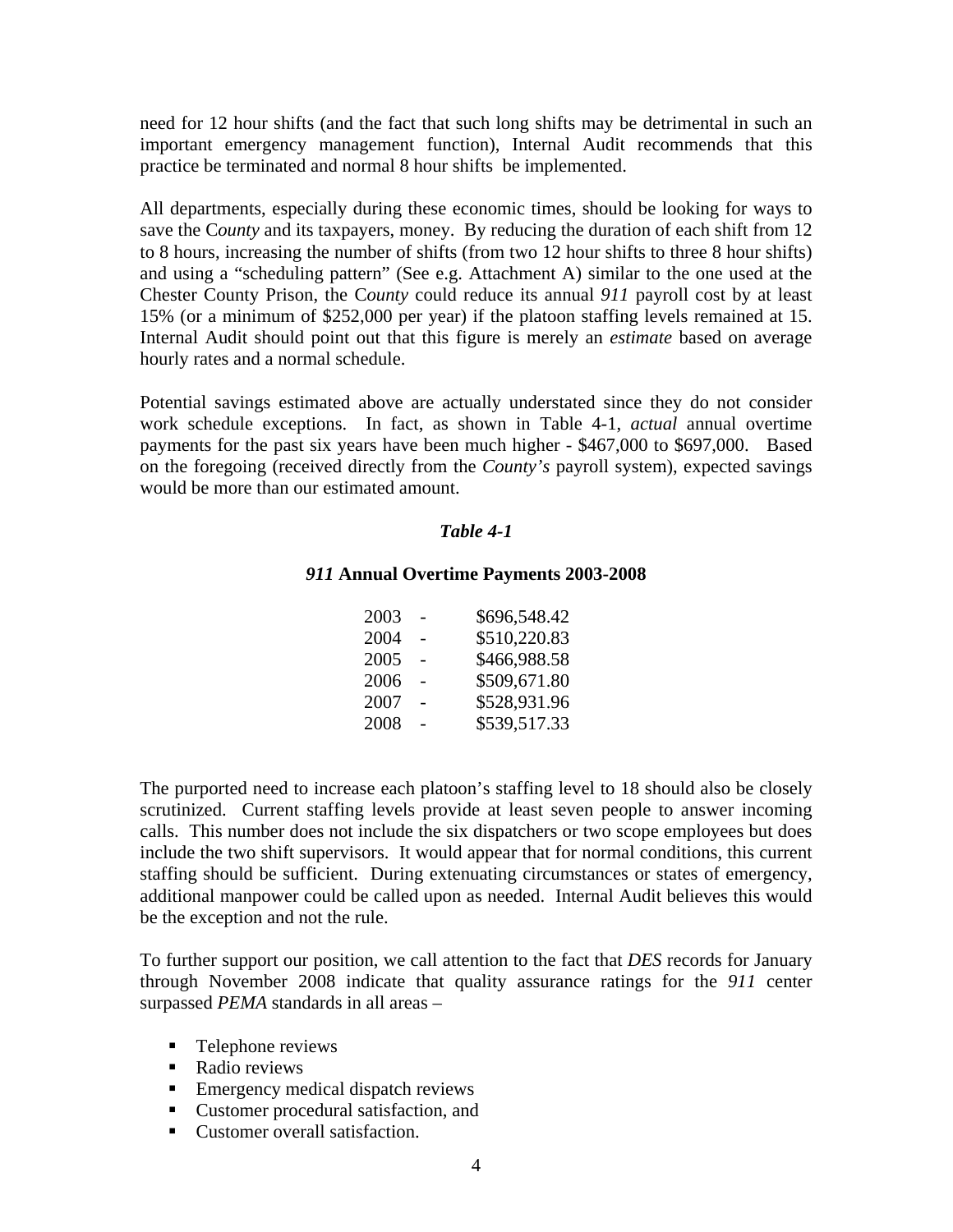For six of these months, the results were achieved under current staffing levels (59-60). The remaining five months had staffing levels of 62-65. At no point during the year did the staffing levels reach the desired level of 72 (or 18 per platoon). Based on the foregoing, there does not appear to be ample justification for adding three more employees to each platoon.

Lastly, Internal Audit learned that the *County's 911* Center originally operated on an 8 hour schedule until a committee of *911* employees petitioned for the change to 12 hour shifts. Internal Audit believes that the "built-in" overtime factor was one of the driving forces behind this change request.

To summarize, Internal Audit believes that by changing the duration of the *County's 911* shifts from 12 hours to 8 hours, annual overtime expense for *DES* could be reduced by 60-70%. In addition, Internal Audit has determined that plans to increase *911* staffing levels may be unwarranted at this time and deserve close scrutiny by the County Commissioners. Quality assurance reviews indicate that shifts comprised of 15 call takers and dispatchers provide ample coverage and quality service during normal conditions.

#### **V.** *Timekeeping and Payroll Process*

To "plan and coordinate plans to streamline the payroll process" is one of the essential duties listed on the Deputy Director for Administration's job description. During our interview of this individual, the Deputy Director informed Internal Audit that at this time, the department found no discernable ways to improve upon or streamline their payroll process and invited Internal Audit to make their own assessment. In accordance with the goals of our performance review (to evaluate economy and efficiency), Internal Audit accepted the invitation and reviewed the timekeeping process with the *DES* Facilities Coordinator (department timekeeper) and recalculated an entire payroll for the period ending 8/29/08.

#### A. Process

The current time and attendance system requires an individual to *manually* complete a timesheet weekly and to forward to the timekeeper. The timekeeper then *manually* enters this information into an excel spreadsheet. It is from this excel spreadsheet that information is again *manually* transferred into the Peoplesoft payroll system.

#### B. Findings

Payroll records for the pay period ending 8/29/08 contained many input errors; both from the timesheet into excel and from excel into Peoplesoft. Internal Audit believes that some of these errors can be eliminated if *DES* uses a different timesheet for all employees other than the *911* center. This form is automated through excel and would be completed every two weeks. The form provides codes for all timekeeping exceptions and is calculated automatically. Information from this form will be entered directly into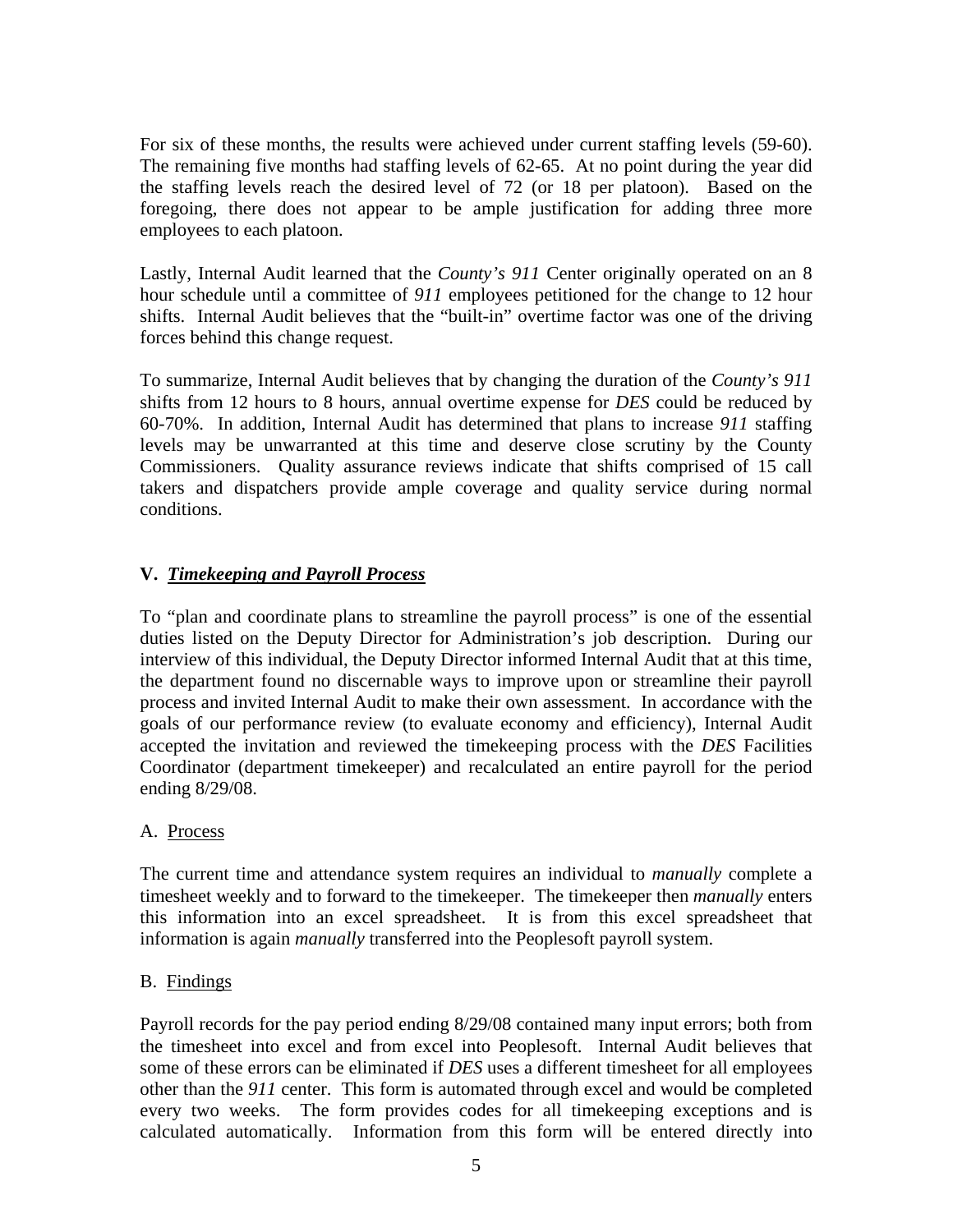Peoplesoft eliminating the "excel spreadsheet" step. (A copy of this form is attached for management's review and consideration – Attachment B.) The timesheet process for the *911* Center employees will remain unchanged.

In addition to the excessive manual manipulation of payroll data, Internal Audit identified several other weaknesses in the overall timekeeping and payroll process which need to be remedied. These items are listed below:

- **Some individuals are not submitting timesheets.** All employees, even the *DES* Director must submit a timesheet.
- **Timesheets are not completed in their entirety.** The new form will be easier to complete since it is in excel. Only non-exempt employees will be required to record "time in and out" information.
- **Changes / corrections are being made to time sheets which are not initialed to denote that the change was approved or authorized.** Any change to a timesheet should be initialed to show who made the change and to acknowledge that the revision was authorized.

#### C. Recommendation

Internal Audit further recommends that *DES* consider implementing a time and attendance system similar to that used at the Chester County Prison and Pocopson Home. A system like Kronos would enhance the accuracy of timekeeping records since all employees would clock in and out. It is further possible that the system could be made to interface with the *County's* payroll system (Peoplesoft) eliminating most, if not all, manual processes.

### **VI.** *Grant Awards*

*DES* receives funds from various grants awarded through *PEMA* and the Pennsylvania Department of Health. Monies are used to provide training and support for the *County's* HAZMAT Team and Emergency Medical Technicians (EMTs / EMS), and to provide supplies and equipment to those areas geographically at risk of fallout from a nuclear disaster occurring in one of the neighboring power plants, specifically Limerick or Peach Bottom. In addition, another grant awarded through *PEMA* provides funding for a portion of the *DES* Director's salary. Approximately 38% of the *DES* Director's annual salary is paid through subsidized state funding in order to cover costs associated with his role as "Emergency Program Manager".

Interviews with grant coordinators and the *DES* Accountant, in addition to a review of grant related records and reports, provided Internal Audit reasonable assurance that funds received from the Commonwealth of Pennsylvania are used for their intended purpose and are expended in accordance with the terms stipulated within each grant.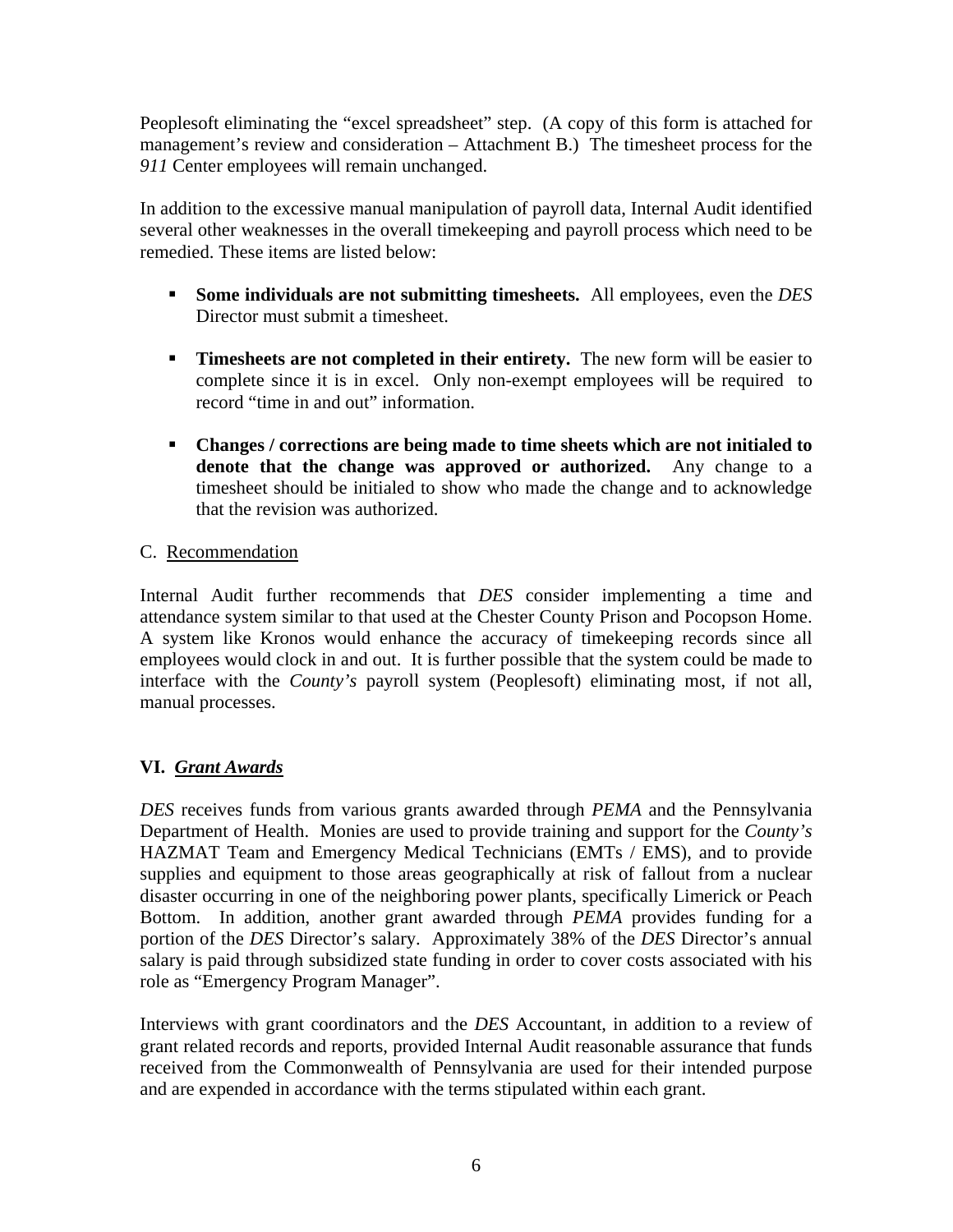#### **VII.** *Homeland Security Purchases*

In 1998, *PEMA* recognized that a large unexpected technological emergency or significant natural disaster could devastate counties throughout Pennsylvania. As a result, they established several regional task forces to help prepare for such catastrophic events. The Southeastern Pennsylvania Regional Task Force is one of nine such groups existing statewide. Chester County is part of this task force.

In addition to several smaller grants, there are two major federal funding streams to support the goals of these task forces – the State Homeland Security Grant Program and the Urban Area Security Initiative ("*UASI*"). For both of these programs, funds flow from the Department of Homeland Security to *PEMA* and then to the individual task forces. Funds are to be used for both regional and "local" projects.

As mentioned earlier, there are concerns about the way that Homeland Security funds are being spent in Chester County. To this end, Internal Audit reviewed records which itemized purchases made from 1999 – 2006. (According to *DES*, allocations for 2007 and 2008 had not yet been received.) In addition, Internal Audit asked to visit the *DES*  storage facilities ("Karlville") which mostly house items purchased through Homeland Security and *UASI* funds.

Our review disclosed that over the seven year period, approximately \$13 million of federal funding was spent for the "benefit" of Chester County. Of this amount, almost \$10 million was equally allocated to be expended for the benefit of police and fire disciplines respectively. It should be noted however, that equipment, clothing and kits valuing in the hundreds of thousands of dollars is currently being held in storage by *DES.* In light of the expressed concerns of the first responder community, Internal Audit asked the following questions about the items currently maintained in storage:

- 1. Why are these items being held in storage rather than being distributed to the intended parties?
- 2. Have the first responders been made aware of what was ordered for them and that it is being held in storage?

In answer to the first question, *DES* has informed Internal Audit that some of the items being held, such as "millennium response kits" and "smart packs" cannot be distributed until recipients attend specific and required training. According to *DES,* such training has not been completed in its entirety because funding has run out. Internal Audit questions why this was allowed to occur. Training should have been scheduled and completed before kits were ordered. Failure to ensure that kits and packs can be distributed equates to a waste of federal resources. Internal Audit urges better coordination with appropriate law enforcement agencies and fire personnel.

In order to answer the second question, we need to consult with the first responders. Internal Audit recommends that a listing of what is being held in storage be provided to police, fire, and EMS representatives to peruse, act upon, and finally claim. Without knowledge of what they currently have, first responders could inadvertently order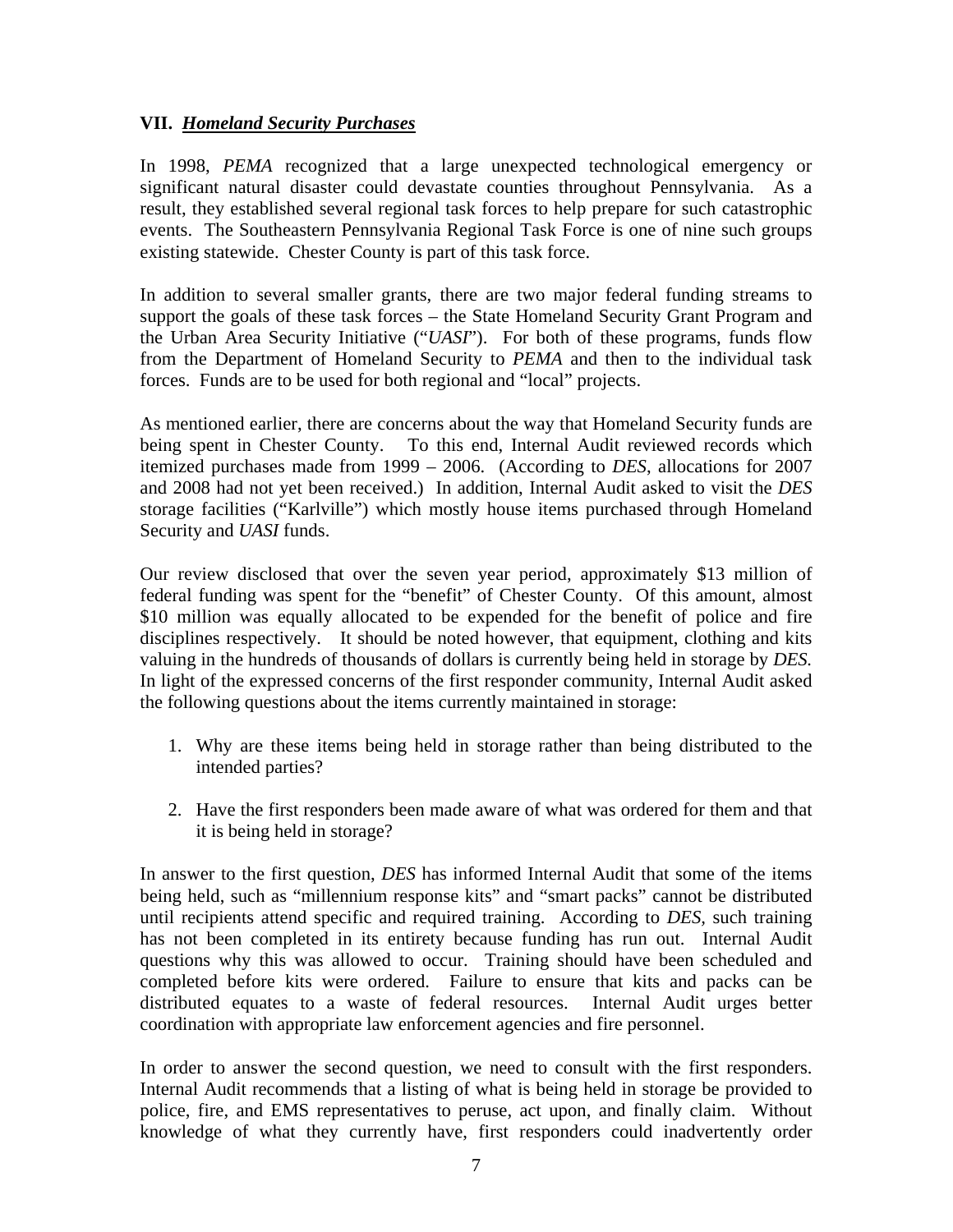something that they already have, creating an overabundance and a waste of governmental funding.

Other types of items currently in storage:

- A large number of educational pamphlets and booklets intended for public awareness that have not been circulated.
- Updated versions of the MDC mobile laptop computers which have not yet been distributed / installed in police and fire vehicles.
- Items that were sent to the *County* in error but deemed less expensive to keep rather than send back to the vendor.
- Items that were purchased in large quantities (HAZMAT suits and mask cartridges) that have or will shortly surpass their shelf life and will no longer be useful.

(It is important to note that the County Of Chester spent approximately \$15,000 for the *DES* storage facilities in 2008.)

#### **VIII.** *Rebanding*

Over the past several years, public safety and other "high-site" radio systems – including those used by police, firefighters, and emergency services operating in the 800 MHz band – have increasingly been experiencing equipment interference problems and communication "dead zones" as a result of technically incompatible "low-site" commercial wireless systems operating in the same or adjacent spectrum bands.

The 800 MHz interference problem surfaced in large part because the *FCC's* original 800 MHz band plan did not anticipate the extent of development and growth of "low-site" cellular type systems. As these low-site systems (such as those of Sprint Nextel) flourished, and as high-site 800 MHz public safety systems also became more widespread, interference problems became more common. Given the importance of first responder and emergency communications, the *FCC* began addressing this serious issue in April 2000.

In August 2004, the *FCC* released a two-pronged solution to address 800 MHz interference problems in both the short and long term. The first prong of the *FCC's*  solution was the creation of a technical standard for determining whether an 800 MHz licensee was entitled to interference protection and related procedures for avoiding and eliminating harmful interference. The second prong, the long term solution, involved the reconfiguration of the 800 MHz band to separate generally incompatible high-site and low-site technologies.

The *FCC* plan was designed to provide an effective and equitable solution with minimal disruption to users of the 800 MHz band. Sprint Nextel agreed to pay all reasonable and prudent expenses directly related to the retuning of the 800 MHz system. Reconfiguration was scheduled to be completed by June 26, 2008.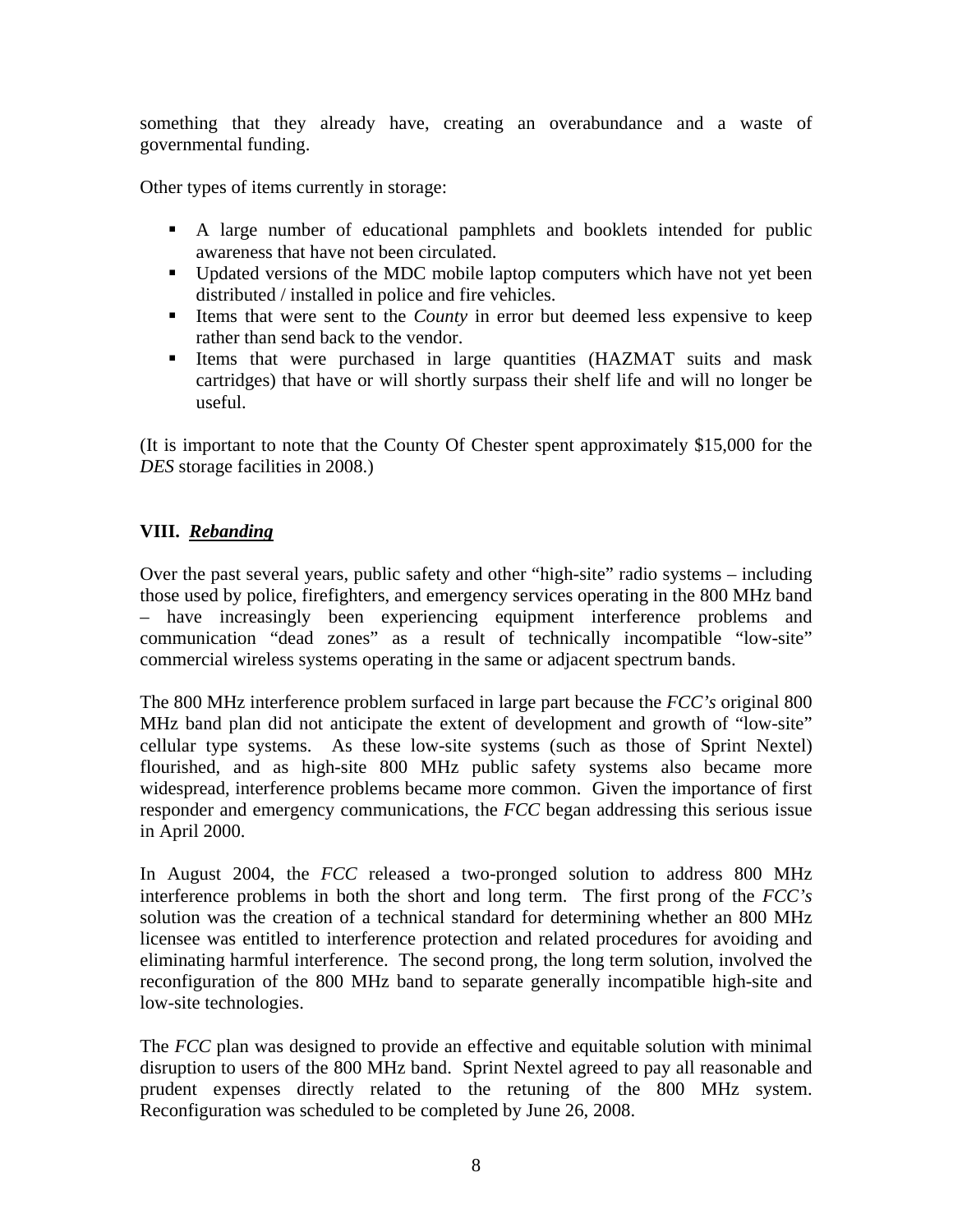As of February 2009, the County of Chester's *DES* has still not completed the re-banding process. We understand that this is largely due to the failure of a service provider to make available promised funding. Equally troubling is the fact that the re-banding process will not solve all of the *County's* radio problems. The system itself is antiquated and, as a matter of fact, replacement parts and equipment are hard to come by. The *County* has resorted to purchasing used parts off of *ebay* to help "buy some time". The re-banding order will only move police, fire, and emergency calls to one section of the 800 MHz band separating them from cellular type systems which will be moved to a different section of the 800 MHz band. This re-banding is needed to reduce or eliminate interference issues; however *DES* will still have the same obsolete analog system and "dead zones".

Dead zones occur because of the need for additional towers as well as the natural topography of the area. Land owners oppose the placement of towers on their property and the *County* does not appear to be taking steps to encourage and persuade Chester County residents and businesses to view the positive effects the towers can have on the community. This is going to become an even greater concern when the current analog radio system is finally upgraded to a digital system since the digital system will require even more towers to operate properly.

Internal Audit recommends that the County of Chester put a plan in place as soon as possible to start promoting public awareness related to the need for more towers. *DES* has indicated that a new digital radio system is expected to cost approximately \$75 million dollars. It would not be prudent to spend that kind of money for a new radio system that will again fall short and leave our first responders at risk because their communication system did not function properly.

### **IX.** *HAZMAT Responses*

Internal Audit has determined that there are payroll inconsistencies within the C*ounty* related to individuals who are regular full-time employees and who also serve as C*ounty*  HAZMAT responders. Employees, who work within *DES,* are allowed to respond to a HAZMAT incident during their normal "work" hours without having to take personal or vacation time. A responder who works for the Health Department however is required to use vacation or personal time if they respond to a call during their normal shift.

Inquiries made with *DES* management indicate that the industry standard in this matter is to allow HAZMAT responders to answer a call (circumstances permitting) without having to use vacation or personal time. According to a former *industry* employee who now works for the *County DES,* other companies view this as a civic duty. Based on this information, it seems contradictory to require *County* employees who are performing an additional duty for the benefit of the *County* at large, to use their **own time** to fulfill their commitment as a "Hazardous Material Responder".

Internal Audit suggests that the Commissioners consider approving a policy whereby employee / HAZMAT responders would be permitted to answer calls during normal business hours (circumstances permitting) without using personal or vacation time. Time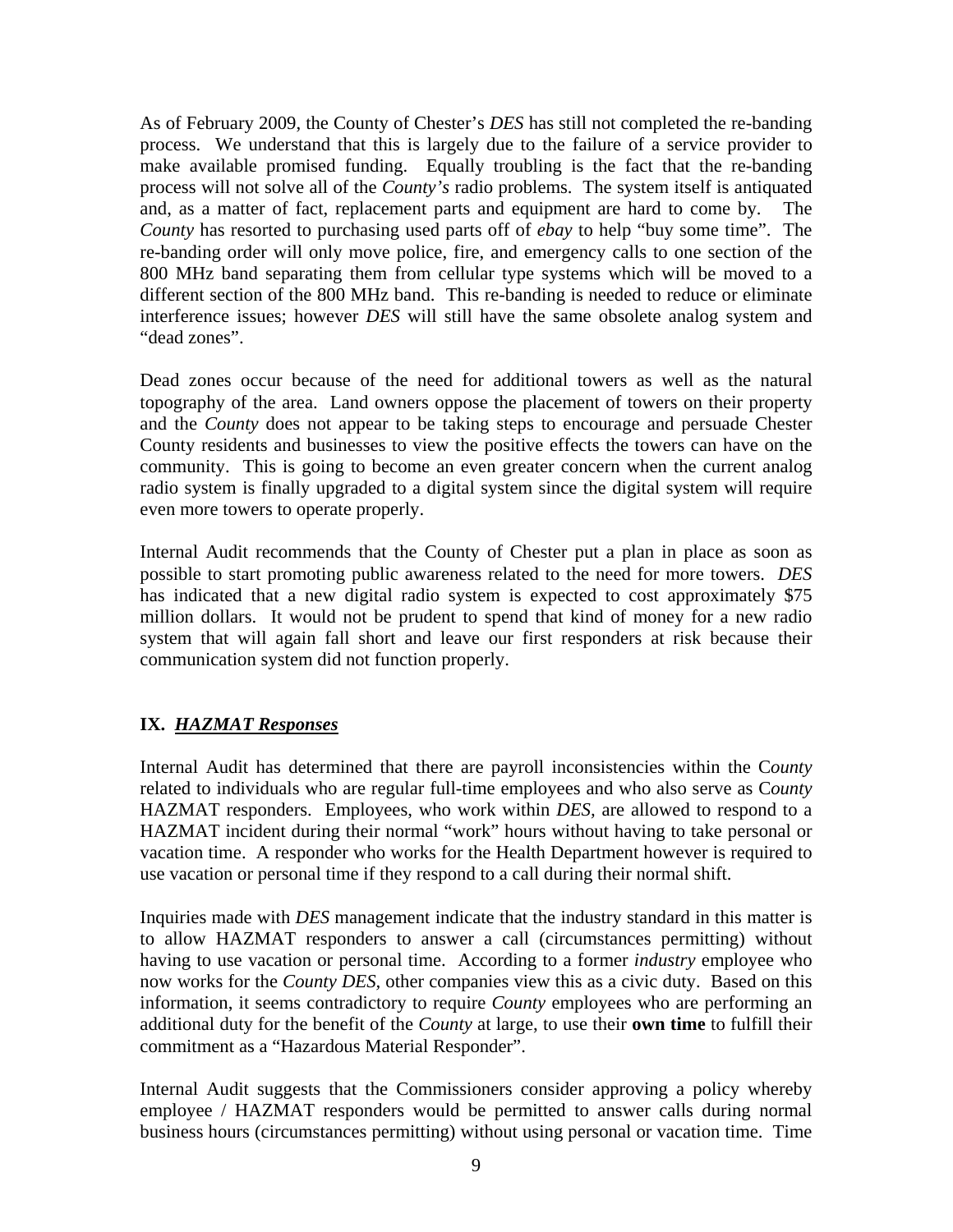expended for training however, should continue to be the responsibility of the employee and would require the use of their vacation or personal time.

It should be noted that Internal Audit intended to contact other employers for the *County's* HAZMAT team in order to compare their policies in regard to this matter. Although *DES* management provided the list of other employers, Internal Audit was asked not to follow through with this process since one of the HAZMAT responders threatened to quit the team if a phone call was placed to his/her boss.

#### **X.** *Other Matters*

#### A. Public Safety Training Facility

The County of Chester is currently in the process of establishing its own training facility where all emergency response disciplines can train and learn together in a uniform and lifelike setting. The need for such a facility has been recognized for many years and now the Chester County Public Safety Training Facility *("PSTF")* project is turning the need into reality through a public/private partnership that includes first responders, all levels of government and the private sector. The project is comprised of two phases. Phase I will concentrate on constructing the main facility and include everything needed to perform field training. Phase II will focus on academics and classroom instruction.

At this time, Phase I construction has been halted pending Township approval at the building site. East Fallowfield Township has imposed three conditions which are currently in litigation. These conditions are:

- 1) That the training facility could not commence activity until after 9 a.m.,
- 2) That a police station would be constructed for the Township and remain cost free for 99 years,
- 3) That significant improvements be made to the intersection around the facility site.

Continued delays may adversely affect the project by increasing the overall cost of the *PSTF*. Although current economic conditions may be favorable to this undertaking, it is difficult to predict how future economic conditions will impact the costs of constructing the *PSTF* over the next year.

#### B. Spending

In these economic times, *DES* should consider becoming more prudent with its spending. A review of voucher payments and credit card purchases disclosed opportunities where the department could save the county (and its taxpayers) money. Meetings and instructional gatherings should not include provided meals unless the attendees are paying a fee for the event which will offset the cost of the food. In addition, trips to outof-state locations should be eliminated unless the Commissioners, based on the written recommendation of the Director of *DES*, deem the purpose of the outing to be critical to the operation and success of *DES*. Lastly, non-essential purchases should be deferred to a later time.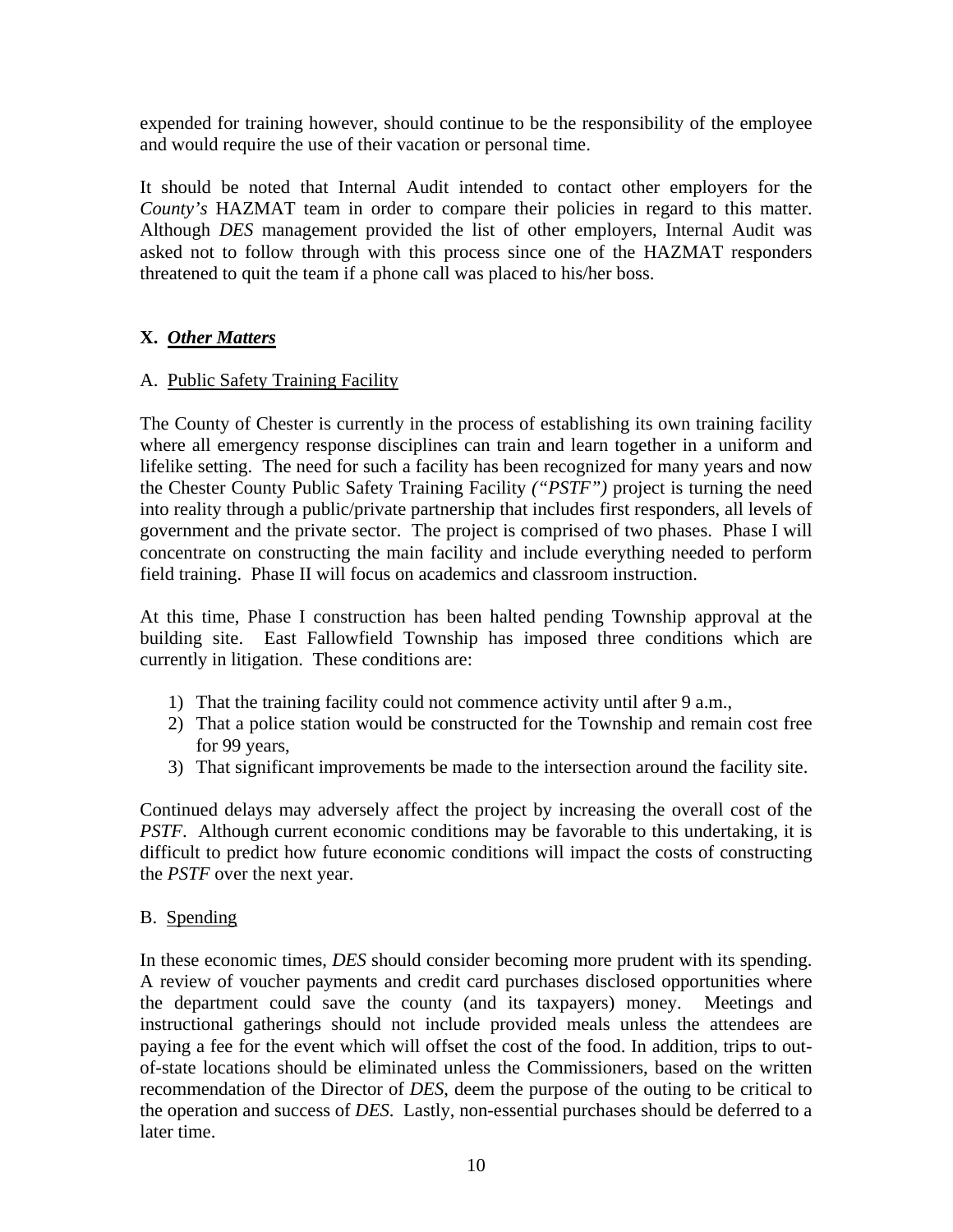#### C. Certified Training Officers

Within the *911* center, experienced call takers can attend additional training to be classified as "Certified Training Officers" or CTOs. CTOs have the responsibility of shadowing new call takers when they are first assigned to the radio room. Under current procedures, CTOs are paid their normal salary as a call taker and are also paid an extra rate for shadowing a new call taker. The CTO will continue to receive this additional rate until the new call taker is ready to work independently. This practice is inconsistent with other *County* offices and implies that one's role in training a new employee should be considered a separate job. Internal Audit strongly recommends that CTO's be paid one set salary at all times and that their assistance in training another call taker should be regarded as part of their job and included in the description of their duties.

#### D. Employees with Multiple Jobs

Internal Audit has been advised that several *County* and *DES* employees wear multiple hats either within their department or between departments. Although this practice is permissible by *County* Commissioners, it creates extra work for the payroll office since they are required to compute weighted averages for employees who have different hourly rates for each job. In many cases, the hourly rates may only differ by \$2 or less. Internal Audit suggests that this weighted average calculation be re-examined by payroll and Human Resources to determine if it is necessary and time / cost efficient.

#### E. Work Environment

During the course of the audit, Internal Audit spoke with several individuals who complained of the Director's frequent use of abusive and profane language in the workplace. The County of Chester maintains in its employee handbook that "obscene or abusive language", as well as the "intimidation of employees at any time, for any purpose" represents offenses "which are subject to disciplinary action up to and including immediate termination." The Chester County Commissioners believe that all employees have the right to work in pleasant and professional surroundings. Internal Audit suggests that the Director be required to revisit the *County's Respectful Workplace* program and that *DES* employees and first responders be encouraged to report future incidents of inappropriate behavior directly to Human Resources. The Commissioners should be prepared to act in accordance with "progressive disciplinary" action as outlined in the *County's* employee handbook. Since the use of vile, foul or abusive language is considered a "major offense" the following action would be required:

> 1<sup>st</sup> Offense – Written warning  $2<sup>nd</sup>$  Offense – Suspension  $3<sup>rd</sup>$  Offense – Termination.

Internal Audit has advised complaining employees to report any incidents of inappropriate or intimidating communications and events to the County's Human Resources Department for handling in accordance with established County policies and procedures.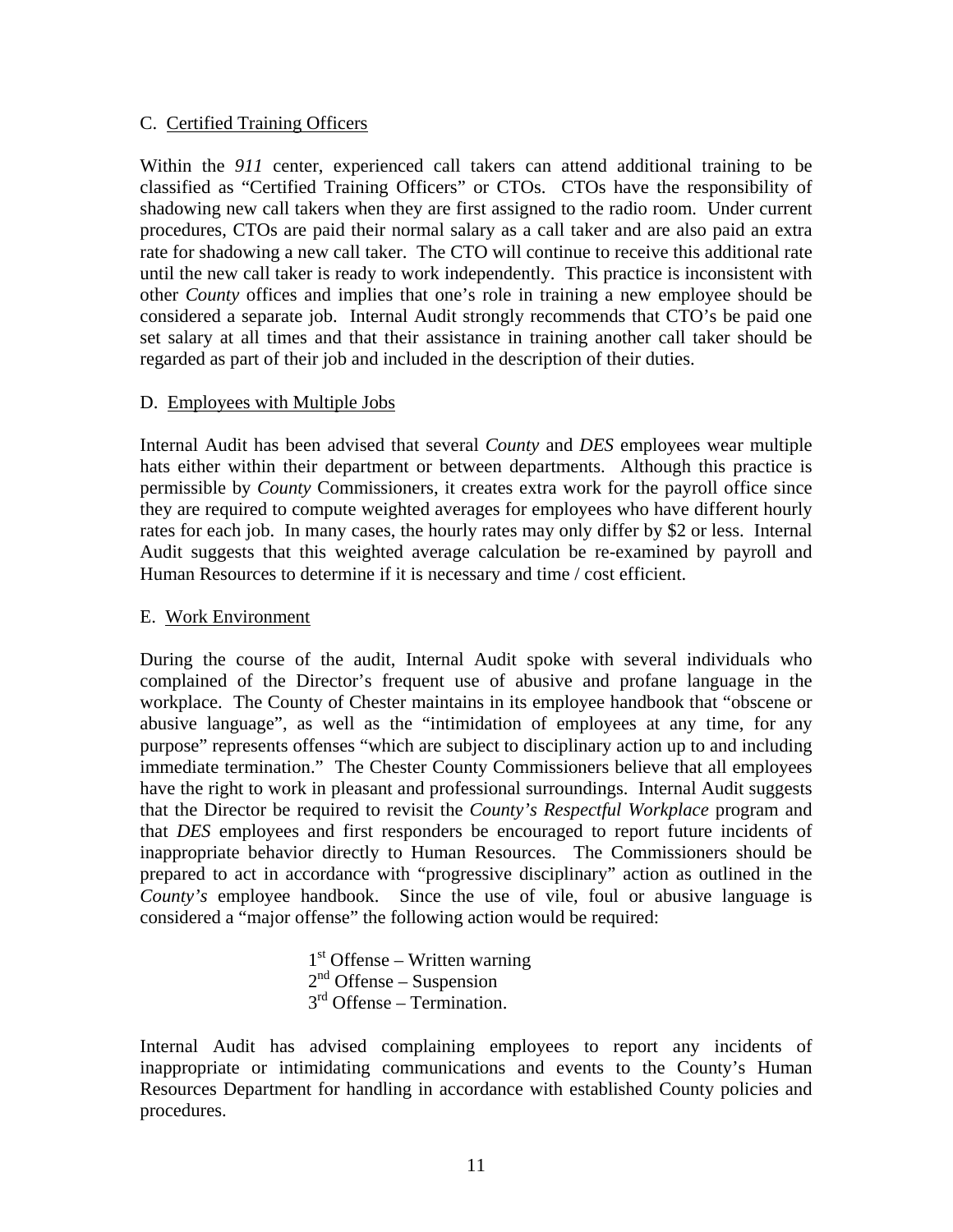#### **XI.** *Inquiries and Comparisons with other Counties*

Internal Audit contacted three neighboring counties (Montgomery, Bucks, and Berks) in order to compare and contrast procedures, processes, and techniques. Only two of the three counties responded to this information request. Bucks County, which is also a member of the Southeastern Pennsylvania Regional Task Force, operates in a manner similar to Chester County when it comes to *911* shifts, time and attendance and certified training officers.

Berks County on the other hand, (a member of the East Central Pennsylvania Task Force) seems to function in a manner which mirrors the recommendations made herein this report. With regard to *911,* it is important to note that the number of emergency calls answered by Berks County in 2007 was 322,723 and increased to 336,205 in 2008. The number of calls answered by Chester County *911* during 2007 was 297,387.

#### Berks County

Berks County currently has 44 full-time *911* employees but its preferred threshold is 51. In addition it has about 15 part-time employees who are used to fill shift vacancies as needed. The *911* Center is staffed with three 8 hour shifts:

- Watch  $1 (0000 0800)$ Minimum of 9 (6 radio dispatchers, 3 call takers, 1 supervisor)
- Watch 2  $(0800 1600)$ Minimum of 11 (7 radio dispatchers, 4 call takers, 1 supervisor)
- Watch 3  $(1600 2400)$ Minimum of 12 (7 radio dispatchers, 5 call takers, 1 supervisor)

The *911* Center also employs "certified training officers" (CTOs) who provide most of the training for new telecommunicators. Job descriptions for these individuals include "training" as a normal part of their job. As such, CTOs are not paid extra to train new call-takers.

Berks County utilizes a time and attendance system called Smart Linx which was specifically designed for nursing facilities. This "time punch" system eliminates the need for significant amounts of manual data entry and lends itself to a 24 hour operation.

Homeland Security and *UASI* purchases are all approved by the County Commissioners. HAZMAT responders who are also employed by the county on a full-time basis get paid for an incident as part of their normal salary.

#### **XII.** *Fraud Hotline*

The Office of the Controller received an anonymous tip via the Controller's Fraud Hotline suggesting that there is little or no control over personnel in *DES*. The claim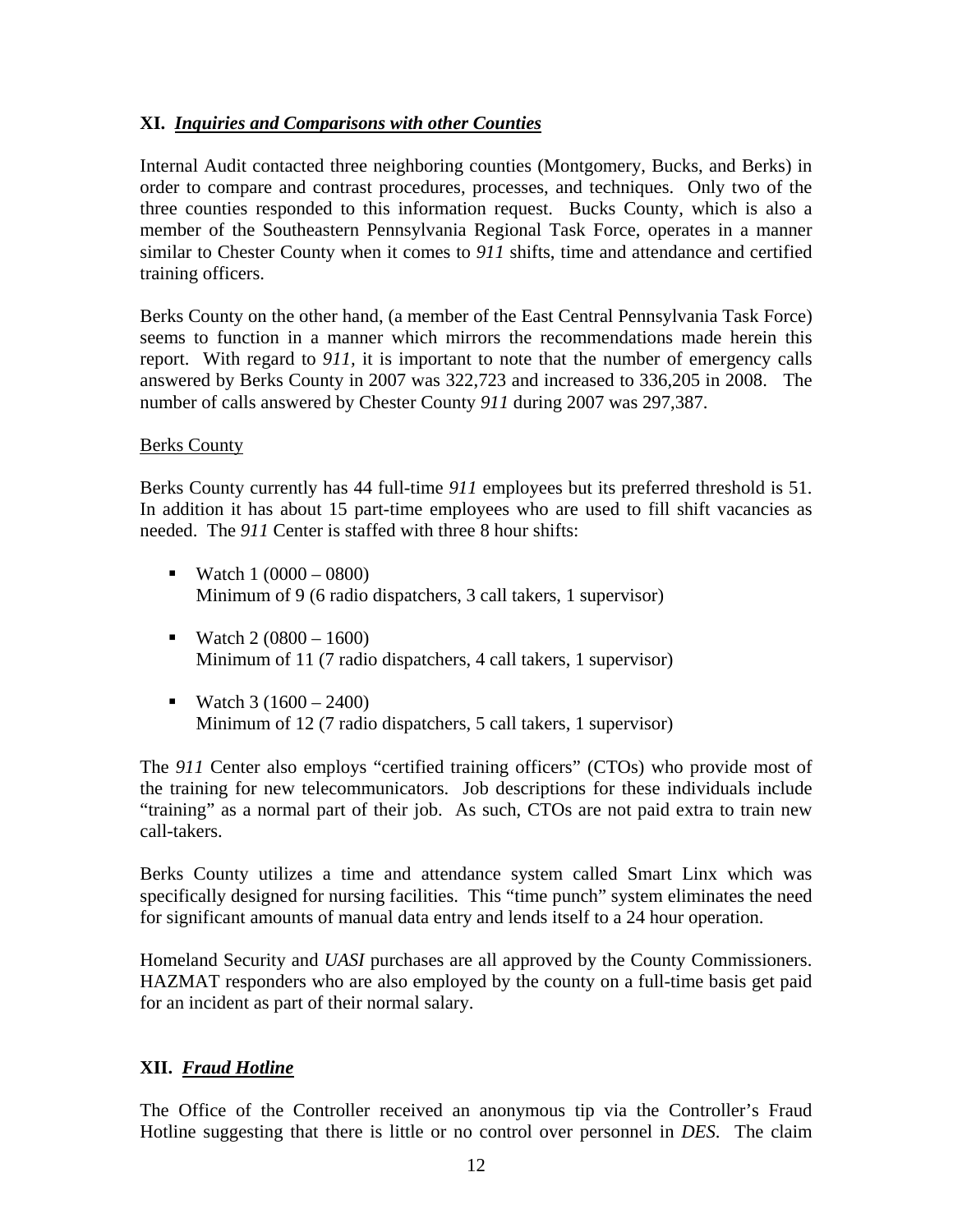implies that employees can open work stations for their friends, turn on lights, etc. to make it appear as if the employee is there when in fact he is not. This is an allegation of "attendance fraud".

Although Internal Audit was unable to verify these allegations, *DES* management is urged to monitor for such activities. Again, Internal Audit recommends a "time clock" system be implemented at *DES* to deter this type of activity.

### **XIII. Conclusion**

Internal Audit would like to thank the management and staff of *DES* for their cooperation and assistance during the course of this audit. A closing meeting was held on April 7, 2009 with managers of *DES* and the Office of the Controller to discuss the outcome of the audit. The *DES* Director has also been given an opportunity to respond to the suggestions and recommendations presented within this report. These comments are included herein.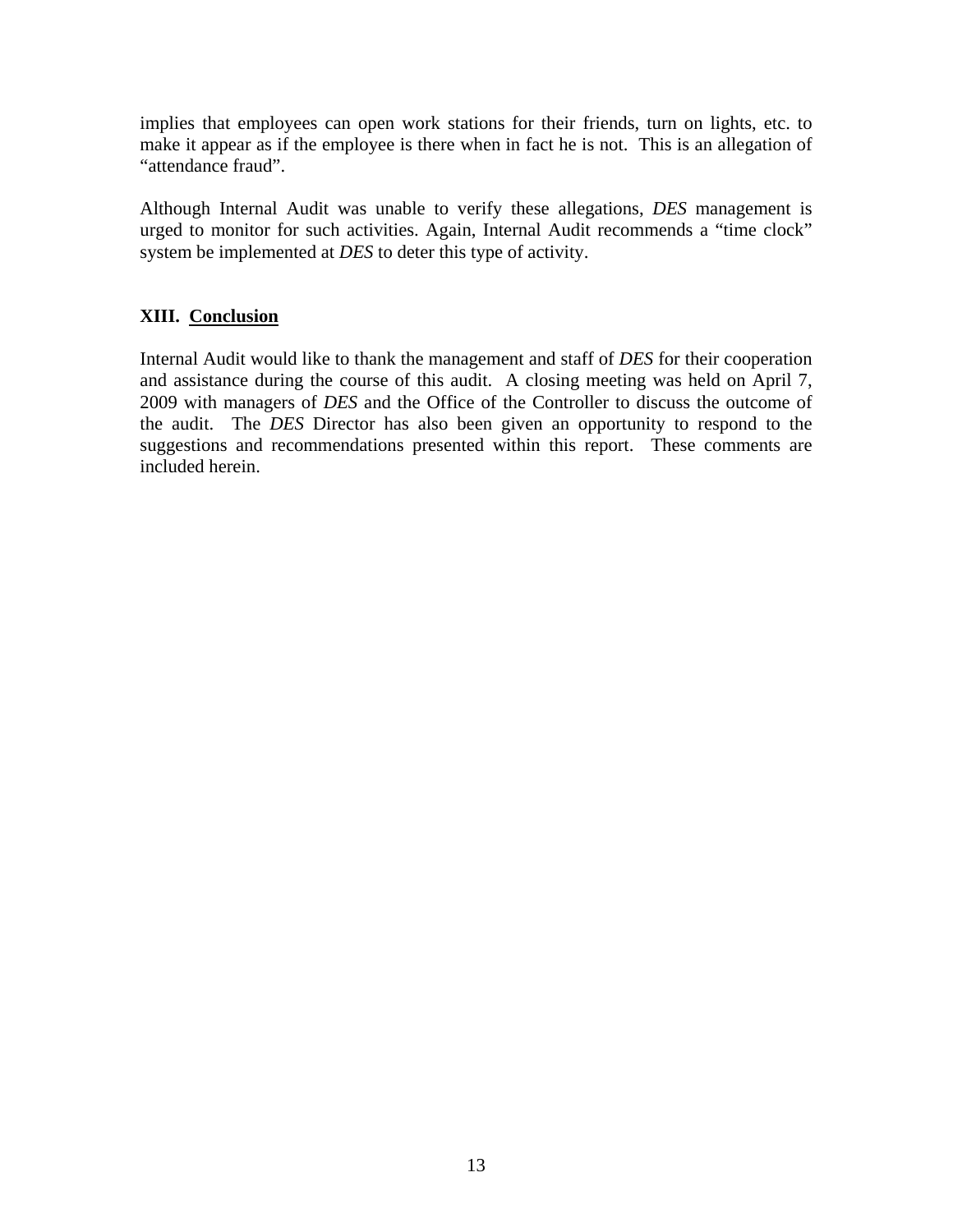## **8 hour schedule patterns**

| Sunday        | Monday        | Tuesday       | <b>Wednesday</b> | <b>Thursday</b> | <b>Friday</b> | <b>Saturday</b> |
|---------------|---------------|---------------|------------------|-----------------|---------------|-----------------|
| $7:00 - 3:00$ |               |               | 7:00 - 3:00      | $7:00 - 3:00$   | $7:00 - 3:00$ | $7:00 - 3:00$   |
| l7:00 - 3:00  | $7:00 - 3:00$ |               |                  | $7:00 - 3:00$   | $7:00 - 3:00$ | $17:00 - 3:00$  |
| $7:00 - 3:00$ | 7:00 - 3:00   | $7:00 - 3:00$ |                  |                 | $7:00 - 3:00$ | 17:00 - 3:00    |
| 7:00 - 3:00   | $7:00 - 3:00$ | 17:00 - 3:00  | $7:00 - 3:00$    |                 |               | $7:00 - 3:00$   |
| $7:00 - 3:00$ | $7:00 - 3:00$ | $7:00 - 3:00$ | $7:00 - 3:00$    | $7:00 - 3:00$   |               |                 |
|               | $7:00 - 3:00$ | 7:00 - 3:00   | $7:00 - 3:00$    | $7:00 - 3:00$   | $7:00 - 3:00$ |                 |
|               |               | $7:00 - 3:00$ | $17:00 - 3:00$   | $7:00 - 3:00$   | $7:00 - 3:00$ | $7:00 - 3:00$   |

| Sunday         | <b>Monday</b>  | Tuesday        | <b>Wednesday</b> | <b>Thursday</b> | Friday         | <b>Saturday</b> |
|----------------|----------------|----------------|------------------|-----------------|----------------|-----------------|
| 3:00 - 11:00   |                |                | $3:00 - 11:00$   | $3:00 - 11:00$  | $3:00 - 11:00$ | $3:00 - 11:00$  |
| $3:00 - 11:00$ | 3:00 - 11:00   |                |                  | $3:00 - 11:00$  | $3:00 - 11:00$ | $3:00 - 11:00$  |
| $3:00 - 11:00$ | 3:00 - 11:00   | $3:00 - 11:00$ |                  |                 | $3:00 - 11:00$ | $3:00 - 11:00$  |
| $3:00 - 11:00$ | 3:00 - 11:00   | $3:00 - 11:00$ | $3:00 - 11:00$   |                 |                | $3:00 - 11:00$  |
| $3:00 - 11:00$ | $3:00 - 11:00$ | 3:00 - 11:00   | $3:00 - 11:00$   | $3:00 - 11:00$  |                |                 |
|                | $3:00 - 11:00$ | 3:00 - 11:00   | $3:00 - 11:00$   | $3:00 - 11:00$  | $3:00 - 11:00$ |                 |
|                |                | 3:00 - 11:00   | $3:00 - 11:00$   | $3:00 - 11:00$  | 3:00 - 11:00   | $3:00 - 11:00$  |

| Sunday         | <b>Monday</b>         | <b>Tuesday</b> | Wednesday       | Thursday       | <b>Friday</b>  | Saturday        |
|----------------|-----------------------|----------------|-----------------|----------------|----------------|-----------------|
| 11:00 - 7:00   |                       |                | $11:00 - 7:00$  | $11:00 - 7:00$ | $11:00 - 7:00$ | 11:00 - 7:00    |
| $11:00 - 7:00$ | $11:00 - 7:00$        |                |                 | $11:00 - 7:00$ | $11:00 - 7:00$ | $11:00 - 7:00$  |
| $11:00 - 7:00$ | 11:00 - 7:00          | $11:00 - 7:00$ |                 |                | 11:00 - 7:00   | $111:00 - 7:00$ |
| $11:00 - 7:00$ | $11:00 - 7:00$        | $11:00 - 7:00$ | $11:00 - 7:00$  |                |                | $11:00 - 7:00$  |
| 11:00 - 7:00   | $\sqrt{11:00 - 7:00}$ | 11:00 - 7:00   | $11:00 - 7:00$  | $11:00 - 7:00$ |                |                 |
|                | $11:00 - 7:00$        | $11:00 - 7:00$ | $11:00 - 7:00$  | $11:00 - 7:00$ | $11:00 - 7:00$ |                 |
|                |                       | 11:00 - 7:00   | $111:00 - 7:00$ | $11:00 - 7:00$ | $11:00 - 7:00$ | $11:00 - 7:00$  |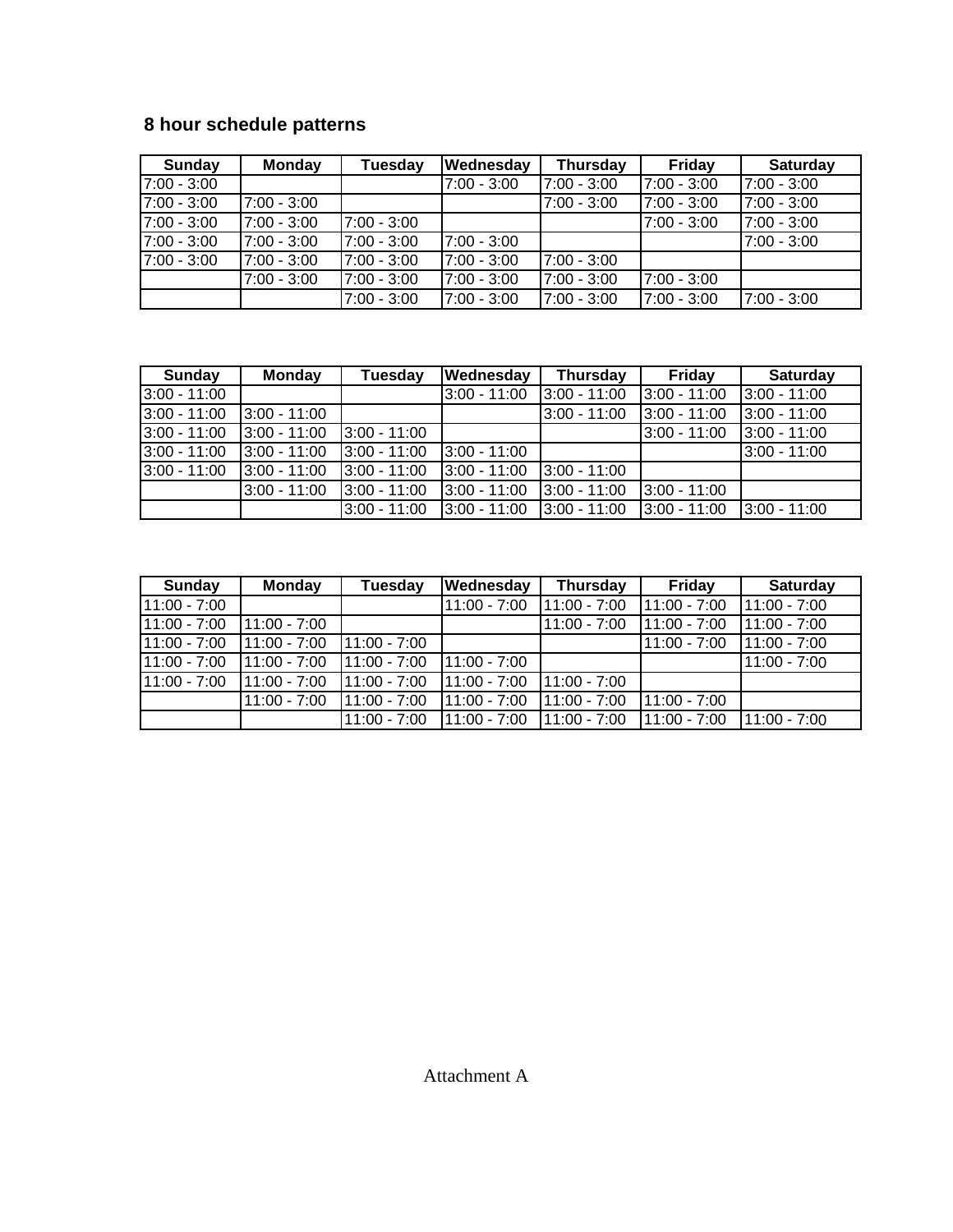#### **EMPLOYEE TIME SHEETEMERGENCY SERVICESCOUNTY OF CHESTER**

WEEK ENDING

John Doe EMPLOYEE NAME

Morning Code Afternoon Code After Hours TOTAL Day In Out In Out In Out In Out In Out Comments REG VAC SKO PTO FHT HOL OST OTP I CTP CTU CTE I HOURS Saturday | 0730 | 1130 | | | | | | | | 1900 | 2400 | Training - Morning; Pager Problem | 4.00 | | | | | | | | | | | | | | | | | 5.00 | 4.00 | 4.00 Sunday 0.00 Monday 0800 1200 4 Hours Comp Time Taken 8.00 8.00 Tuesday 0900 1200 1230 1730 8.00 8.00 Wednesday 0900 1200 1230 1730 8.00 8.00 Thursday 0900 1200 1230 1730 8.00 8.00 Friday 0900 1200 1230 1730 4.00 4.00 8.00

#### WEEK ENDING February 27, 2009

| Day       | In.  | Morning Code<br>Out | In.  | Afternoon Code<br>Out | In. | After Hours<br>Out | Comments | REG  | VAC  | SKO   PTO | <b>FHT</b> | HOL | OST | <b>OTP</b> | <b>CTP</b> | <b>CTU</b> | <b>CTE</b> | <b>TOTAL</b><br><b>HOURS</b> |
|-----------|------|---------------------|------|-----------------------|-----|--------------------|----------|------|------|-----------|------------|-----|-----|------------|------------|------------|------------|------------------------------|
| Saturday  |      |                     |      |                       |     |                    |          |      |      |           |            |     |     |            |            |            |            | 0.00                         |
| Sunday    |      |                     |      |                       |     |                    |          |      |      |           |            |     |     |            |            |            |            | 0.00                         |
| Monday    | 0900 | 1200                | 1230 | 1730                  |     |                    |          | 8.00 |      |           |            |     |     |            |            |            |            | 8.00                         |
| Tuesday   | 0900 | 1200                | 1230 | 1730                  |     |                    |          | 4.00 |      |           |            |     |     |            |            | 4.00       |            | 8.00                         |
| Wednesday |      |                     |      |                       |     |                    |          |      | 8.00 |           |            |     |     |            |            |            |            | 8.00                         |
| Thursday  |      |                     |      |                       |     |                    |          |      | 8.00 |           |            |     |     |            |            |            |            | 8.00                         |
| Friday    |      |                     |      |                       |     |                    |          |      | 8.00 |           |            |     |     |            |            |            |            | 8.00                         |

|                |  | REG                     | <b>VAC</b> | SKO PTO |      | <b>FHT</b> | HOL  | <b>OST</b> | OTP  |      | <b>CTP</b> | <b>CTU</b> |       |
|----------------|--|-------------------------|------------|---------|------|------------|------|------------|------|------|------------|------------|-------|
| <b>SUMMARY</b> |  | $\parallel$ 52.00 24.00 |            | 0.00    | 0.00 | 0.00       | 0.00 | 0.00       | 4.00 | 0.00 | 0.00       | 4.00       | 84.00 |

BALANCE FWD = 0.00 COMP EARNED = 5.00 COMP PAID = 0.00 COMP TAKEN = 4.00  $BALANCE =$ 1.00

**CODES TO BE USED:**

**BRV = BEREAVEMENT**

**CTE = COMP TIME EARNED**

**FHT = FLOATING HOLIDAY**

**CTU = COMP TIME USED**

**Comp Time Calculation**

39864

Approval

**Authorization** 

**BDO - Blood Day Off FLP - Family Leave Personal NOP = NO PAY PLU = PERSONAL LEAVE UNPAID SDC = SNOW DAY CLOSING JDC = Jury Duty PLU = PERSONAL LEAVE UNPAID**

EMPLOYEE NUMBER

55555

 **FLS - Family Leave Sick OAB = OTHER ABSENCE PLU = PERSONAL LEAVE UNPAID SKO = SICK PAY HOL = HOLIDAY OST = OVERTIME STRAIGHT PTO = PERSONAL TIME OFF UWA= United Way Day Off HWP = HOLIDAY WORKED PAID OTP = OVERTIME + TIME & 1/2 REG = REGULAR HOURS WORKED VAC = VACATION**

Employee Signature

Attachment B

February 20, 2009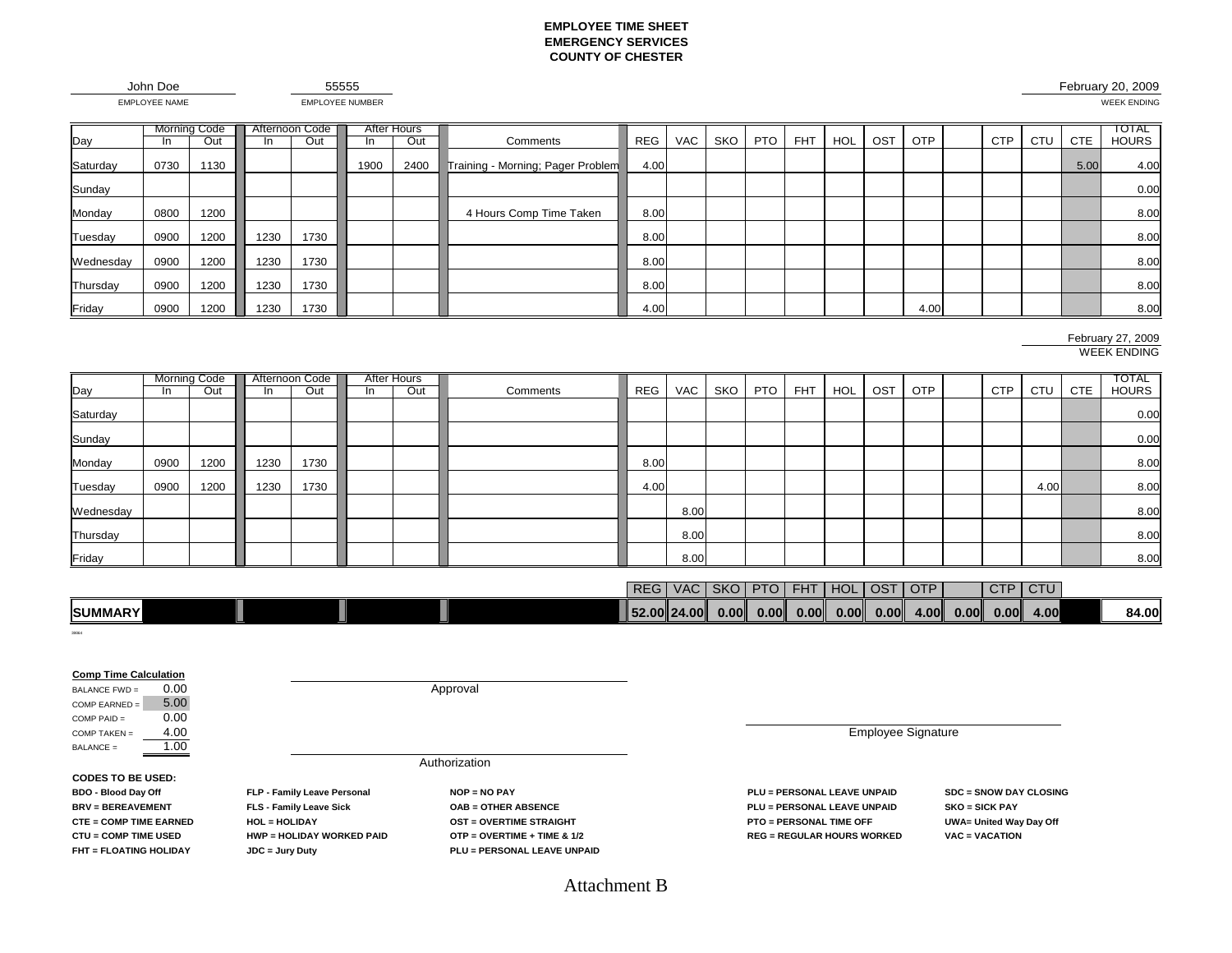#### **CHESTER COUNTY DEPARTMENT OF EMERGENCY SERVICES MEMORANDUM**

| To:          | Valentino F. DiGiorgio, III, Controller                         |
|--------------|-----------------------------------------------------------------|
| <b>From:</b> | Edward J. Atkins, Colonel, USAF (Retired)<br>Director           |
| Subject:     | Draft Performance Audit of the Department of Emergency Services |
| <b>Date:</b> | 21 April 2009                                                   |

Thank you for the opportunity to review and comment on the draft of the Performance Audit of the Department of Emergency Services. It is somewhat difficult to completely respond in two weeks to a document three months in the making. Still, below are my thoughts on the document. I appreciate the dialogue with Ms. Jones concerning our misunderstanding of the operation of the proposed 8 hour schedule.

#### **II. Organizational Structure**

- 1. I disagree that the Deputy and Assistant Directors are inappropriately titled. In many other counties the operating divisions in the Chester County Department of Emergency Services (DES) are their own department. Each Deputy and Assistant Director has their own organization to lead, their own budget, and many times their own funding stream. Each Deputy and Assistant Director is responsible for establishing their own policy, in consultation with me and with my approval.
- 2. "It should be noted however, that prior to the appointment of the current DES Director in 1997, these Deputy Director positions were titled "Manager".
	- a. This is absolutely true. The changes were made for the exact reasons stated above. The title changes and organizational restructuring occurred with the full knowledge of the Board of Commissioners.

#### **III. Public Perception (First Responders)**

- 1. "Local law enforcement and first responders have expressed concern that DES leadership has not adequately solicited them with respect to matters related to their respective departments and organizations".
	- a. I believe sufficient effort is put forth to solicit the opinions of the first responder community.
	- b. There are 52 fire departments, 23 Emergency Medical Services (EMS) organizations, 45 police departments, and 73 emergency management agencies DES provides service to every day. It would be impractical, inefficient and cost prohibitive for DES leadership to directly consult every one of these 190+ agencies regarding every issue that may impact them. In order to ensure efficient, economic, productive and timely progress on issues DES interfaces with the recognized representative organizations. Every discipline (Police, Fire, EMS, and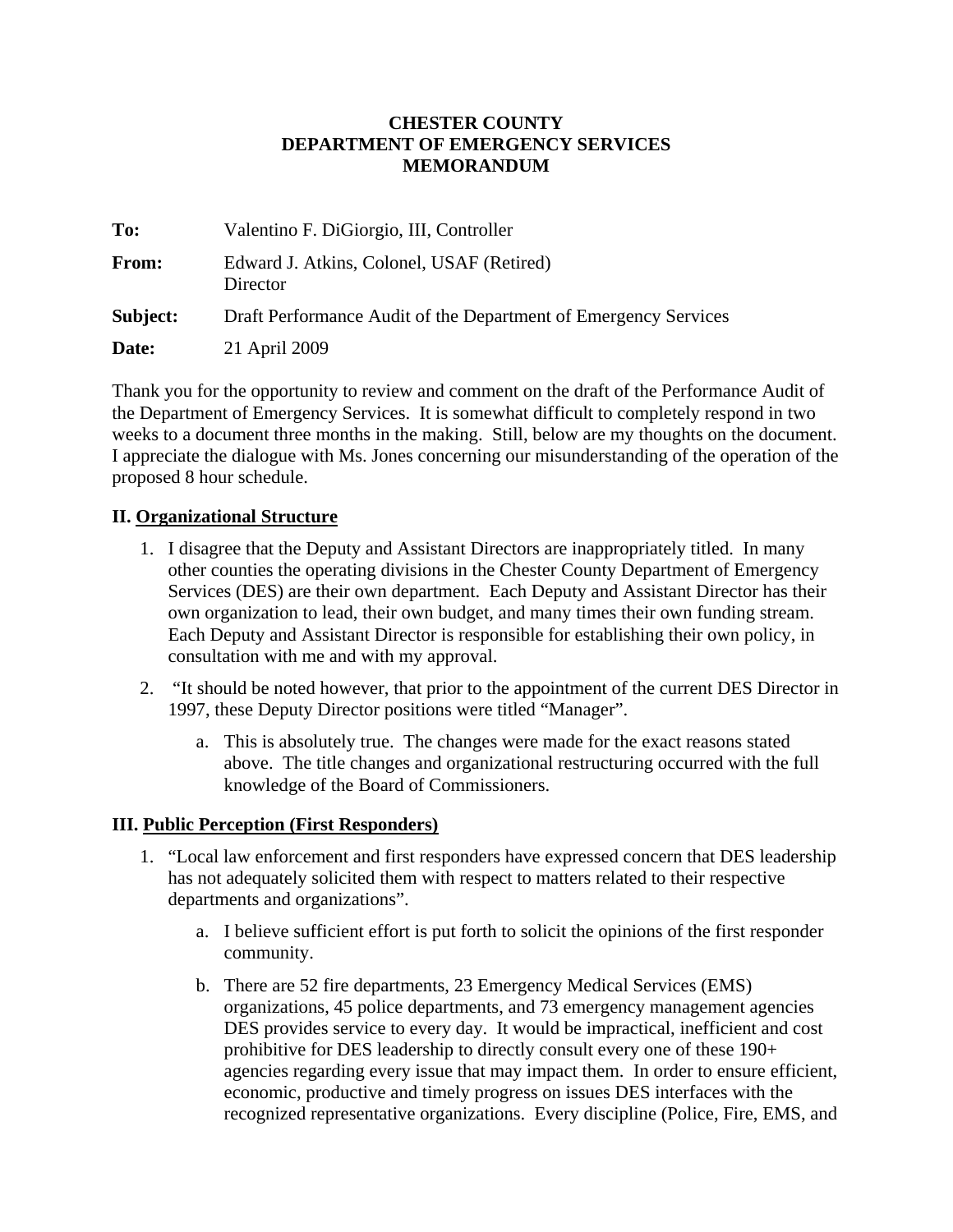Emergency Management) has a representative organization. DES leadership attends the meetings of these organizations on a regular basis, provides regular reports on DES activities and issues, and fields a host of inquiries at every meeting. DES' attendance at these meetings also ensures we are sensitive to the issues these agencies face and offer assistance and solutions to help them address issues.

- c. The Chester County Fire Chiefs Association holds an Advisory Board meeting with representation from the Main Line Fire Chiefs Association, the Northern Fire Chiefs Association, the Western Fire Chiefs Association and the Southern Fire Chiefs Association the third Thursday of every month. The Deputy Director for Fire Services attends this meeting. The Chester County Fire Chiefs Association holds a regular membership meeting where representatives from all 52 fire departments, including current and retired chief officers, may attend on the first Thursday of every month. The Deputy Director for Fire Services, Chief Fire Marshal, Deputy Chief Fire Marshal, and Fire Training Coordinator attends this meeting as well. I attend as many of these meetings as my schedule allows.
- d. The Chester County Police Chiefs Association holds a Communications meeting the first Wednesday of every month. The Deputy Director for 9-1-1 Operations, the Deputy Director for Technical Support, the Assistant Director for External Liaison and Public Information, the Law Enforcement Data Coordinator, and various Technical Division staff members attend these meetings. The Chester County Police Chiefs Association holds a regular membership meeting the second Wednesday of every month. The Deputy Director for 9-1-1 Operations, the Deputy Director for Technical Support and the Assistant Director for External Liaison & Public Information attend this meeting. Again, I also attend both of these meetings as my schedule allows. To further enhance communication with the Law Enforcement Community, I have invited the District Attorney's Law Enforcement Liaison Officer to attend the weekly DES Executive Staff meeting where he is briefed on happenings in DES, consulted in the decision making process, and provides input and feedback on behalf of the law enforcement agencies in Chester County.
- e. The Chester County EMS Council, Inc. holds quarterly meetings of their Board of Directors and the Council. I (schedule permitting), the Deputy Director for Field Services and most members of the Field Services Division attend these meetings. There are also quarterly committee meetings supported by Field Services Division staff. The Medical Advisory Committee is a meeting of all the County Medical Command Hospitals, agency Medical Command Directors and agency coordinators. This meeting is attended by the Advanced Life Support (ALS) Coordinator and supported by the Data Coordinator. The Operations meeting is an opportunity for all services to bring issues regarding operations to the Council. This meeting is attended by the Basic Life Support (BLS) coordinator.
- f. The Chester County Local Emergency Planning Committee (LEPC) includes representation from chemical facilities in the county, emergency response organizations, residents, and emergency management coordinators. The members of the LEPC are appointed by the Commissioners. This meeting is held quarterly and attended by me (schedule permitting), the Assistant Director for External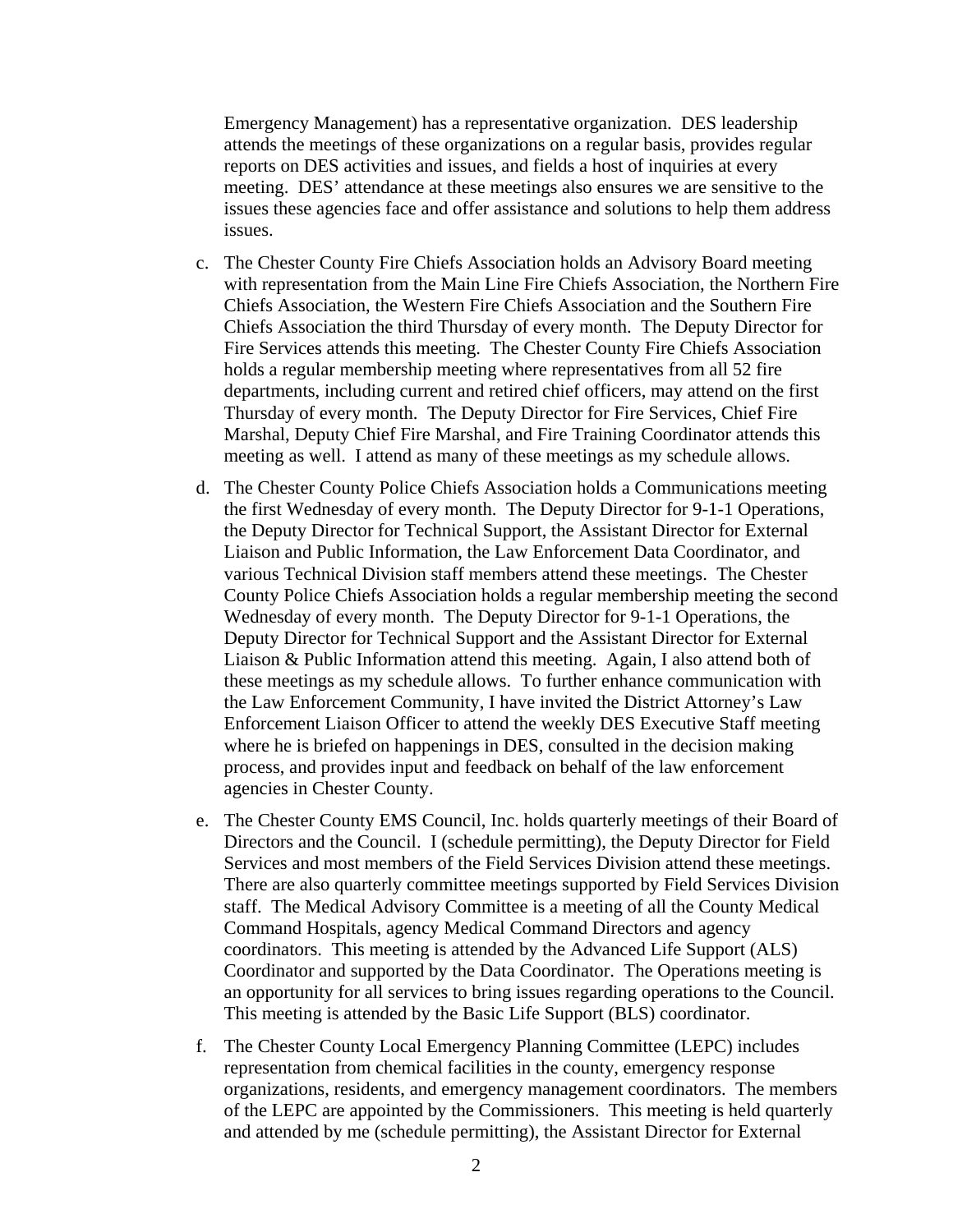Liaison & Public Information, and the Emergency Management Division, including the Deputy Director for Emergency Management.

- g. Two additional communication vehicles we use are the quarterly Responder newsletter that is distributed to over 400 people and a new e-mail distribution system called Constant Contact.
- 2. "… law enforcement leaders have cited the failure of DES to consult with them regarding the distribution and use of Homeland Security grants and that DES spends the money either for its own benefit or that it purchases items for the first responders that are not necessary or useful."
	- a. This simply is not true. At Attachment 1 is documentation of just some of DES' attempts to consult emergency response agencies regarding the distribution and use of Homeland Security grants. Included in the attachment are 13 letters from 2004 to 2007 detailing available Homeland Security funds and requesting input on how best to spend these funds. The distribution list for these letters includes Chester County Elected Municipal Officials, Chester County Municipal Managers, Chester County Police Chiefs, Chester County Fire Chiefs, Chester County Ambulance Captains, and Chester County Municipal Emergency Managers. Also included in the 13 letters are letters to and from various Chiefs and Chief organizations discussing their input. Under separate cover I will provide you with copies of meeting minutes from the Chester County Fire Chiefs Association, the Chester County EMS Council, and the Local Emergency Planning Committee documenting DES' efforts at coordination of grant funding input and expenditures. It should be noted the Chester County Police Chiefs Association maintains meeting minutes; however they are not publicly available. In addition, on 21 January 2009 a meeting was held in DES to discuss Federal Fiscal Year 2008 Homeland Security funding spending guidance. In attendance were the President of the Chester County Fire Chiefs Association, the District Attorney's Law Enforcement Liaison, the President of the Chester County Police Chiefs Association and the President of the Chester County EMS Council.
	- b. The Southeast Pennsylvania Regional Task Force (SEPA RTF) has 10 workgroups which represent, among many things, the Police, Fire and EMS disciplines across the Southeast PA region. Representatives have been requested on numerous times from Chester County agencies and responses are limited. I cannot force participation. Also noted is on page 7 of Internal Audit's report they state that of the approximately \$13 million of federal funding received by Chester County over the last seven years, \$10 million has been "equally allocated to be expended for the benefit of police and fire disciplines…". The notion that I spend the money for our own benefit is discredited in this report's own findings. Equipment such as decontamination trailers, mass casualty units, portable field hospitals, Incident Support Team (IST) trailer, a traffic control trailer, portable electric generation units are maintained at DES for the common use of all emergency responders.
- 3. "Internal Audit recommends that DES not only meet regularly with representatives of the first responder community to assess their needs, but that the DES Director also have all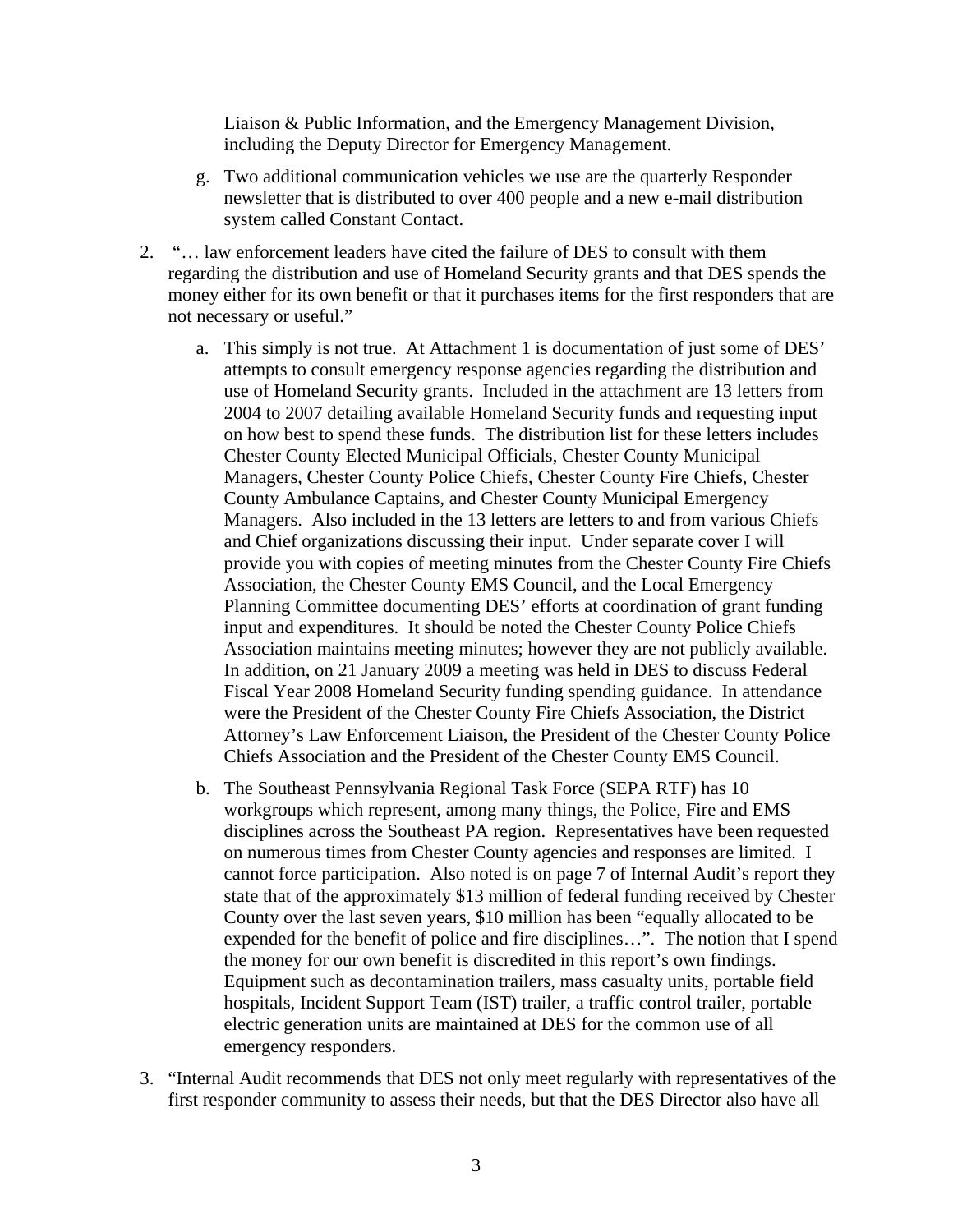purchases approved in advance by the Chester County Commissioners prior to any Homeland Security, or PEMA monies being expended."

- a. Meeting with the emergency response organizations is a very good idea. That is why we do it already and have been doing it for the 12 years I have been Director.
- b. The first part of this recommendation is further addressed in paragraph III. 1.
- c. All PEMA grants are already approved by the Chester County Commissioners through the normal Sunshine process.
- d. Homeland Security purchases funded through the Chester County allocation of the State Homeland Security Grant Program (SHSGP) are approved by the SEPA RTF and then approved by PEMA provided the equipment requested is on the federal "allowable equipment list". The commissioners are copied on the correspondence at Attachment 1.
- 4. "…some in the first responder community have stated that DES does not place the required emphasis on pressing matters involving their safety – namely the persisting problems with the 800 MHz radio system, and the re-banding process."
	- a. Again, this simply is not true. I place safety as the number one priority in all matters, especially responder safety. This is especially important to me as I have been shot at on numerous occasions. I face constraints beyond my immediate control in fully addressing issues, including but not limited to the Federal Communications Commission (FCC) mandated rebanding order. I established the System Continuity Plan and had it approved by the Commissioners to progressively and cost-effectively update key systems to keep technology current. The rebanding order forced this program to be placed on hold because of staff constraints. As the report indicates, rebanding is failing miserably. This failure is not limited to Chester County, it is nationwide.<sup>[1](#page-19-0)</sup> DES has worked hard to comply with the rebanding order while protecting the interests of the emergency responder community and the fiscal interests of the citizens of Chester County.
	- b. In addition to the rebanding order, another constraint DES faces outside its control is that some in the emergency responder community willfully fail to comply with DES instructions on system operation. Some emergency responders refuse to use specified equipment such as appropriate sized antennas on their vehicles and portable radios. Some emergency responders also fail to provide the necessary information in a timely manner to investigate reported problems. Instead of providing productive information we are provided comments such as "the radios are unusable". Some responders also fail to provide timely access to equipment for service, fail to follow recommended service intervals such as battery conditioning, and alter radio programming themselves without the approval of DES.
	- c. Additional evidence of DES' commitment to ensure responder safety and efforts to address radio system issues can be found in a meeting held on 13 January 2009 with DES leadership, Commissioner Aichele, and the President of the Fraternal Order of Police (FOP). Since that meeting, information has been supplied to the

<span id="page-19-0"></span><sup>&</sup>lt;sup>1</sup> Gurss, Robert. "Rebanding Troubles" Public Safety Communications. March 2006.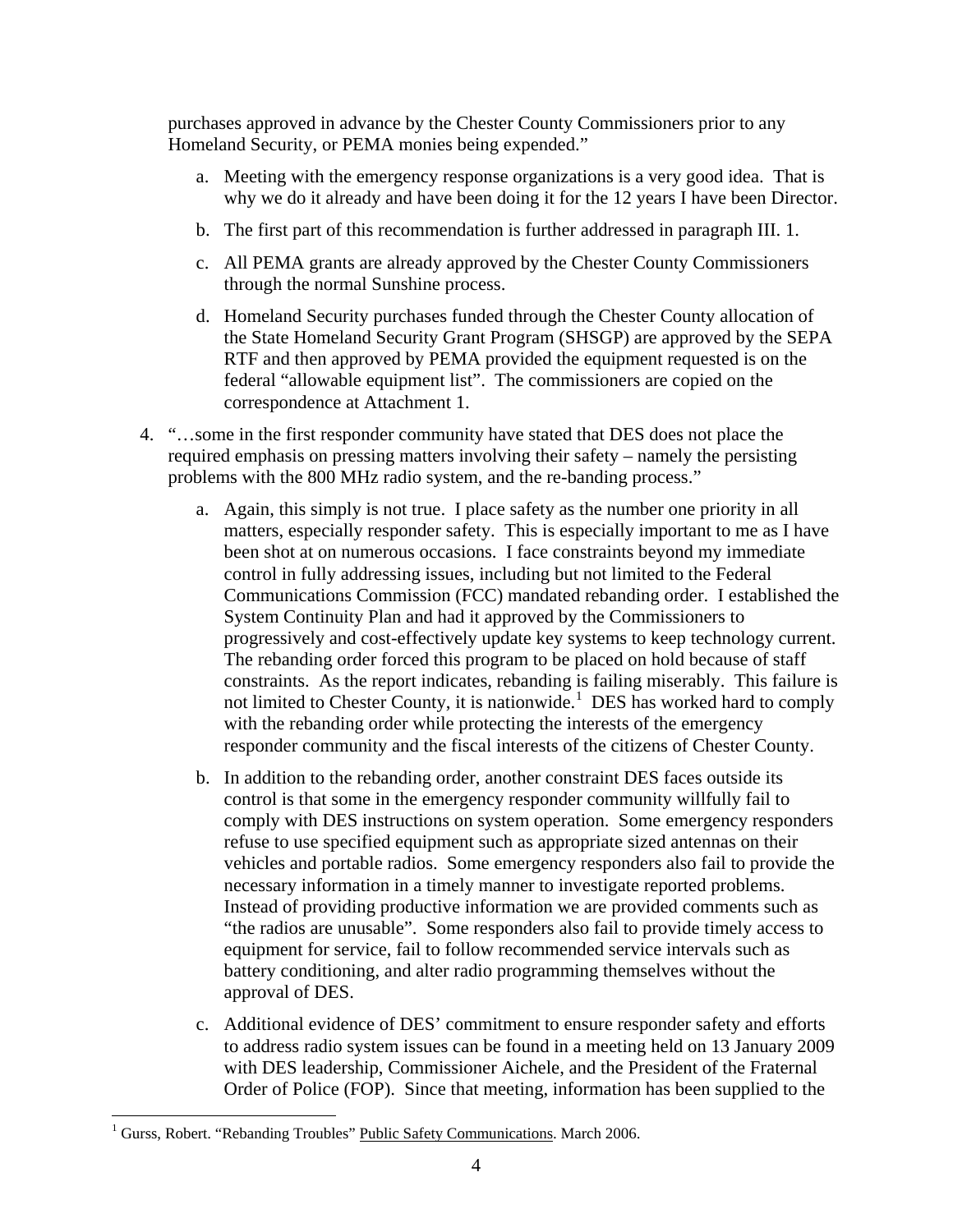FOP on a regular basis regarding issues with the radio system. In Attachment 2 are slides describing radio issues. The average of the last three months has shown 0.051% of the time there are issues. This means 99.949% of the time there are no issues. I work diligently with emergency responder leadership to maintain this high level of success.

- 5. "According to the DES Director, the reason for the delay is 3-fold:…"
	- a. I agree with this statement, with the following observations:
		- i. "Time spent in litigation" Our rebanding process never reached litigation, we went through a mediation and negotiation process.
		- ii. This section is written as though the rebanding delays are my fault and this is far from accurate. I have cooperated and complied with all requests for information from Sprint Nextel, the Transition Administrator, and the FCC. I have followed the rebanding order; however have experienced significant issues with Sprint Nextel. Sprint Nextel's unwillingness to follow guidance set forth by the FCC and the Transition Administrator has caused many of the delays that have been experienced in Chester County. EF Johnson, the radio system supplier, and their inability to provide safe and appropriate radio equipment has contributed also. I demanded appropriate resolution of these issues in the best interest of the emergency responder community and the fiscal interests of the County of Chester. If I did not insist on reimbursement allowed by the rebanding order, the County would have incurred \$367,000 of unnecessary cost.
		- iii. The actual rebanding process will not start until completion of the frequency reallocation agreement negotiations at a cost to Sprint Nextel of approximately \$20 million. The current estimate for rebanding completion is 2013.

#### **IV. 911 Center Staffing and Shifts**

- 1. "Internal Audit questions whether the considerable expense of paying overtime is sufficiently justified by the purported benefits of using 12 hour shifts. Indeed law enforcement has confirmed to Internal Audit that 12 hours is a long time to stay focused…"
	- a. Research disputes this assertion. A 1999 report published in the *Occupational & Environmental Medicine*, an international peer reviewed journal concerned with areas of current importance in occupational medicine and environmental health issues throughout the world, found that the only relevant factor was a 24-hour rest period between the day and night shifts. $^{2}$  $^{2}$  $^{2}$
	- b. In an April 1998 article in *Occupational & Environmental Medicine* titled "Work shift duration: a review comparing eight hour and 12 hour shift systems" stated, "The bulk of the evidence suggests few differences between eight and 12 hour

<span id="page-20-0"></span><sup>&</sup>lt;sup>2</sup> Tucker, P, Smith, L, MacDonald, I, Folkard, S. "Distribution of rest days in 12 hour shift systems: impacts on health, wellbeing, and on shift alertness". Occupational & Environmental Medicine 56(3): 206-214.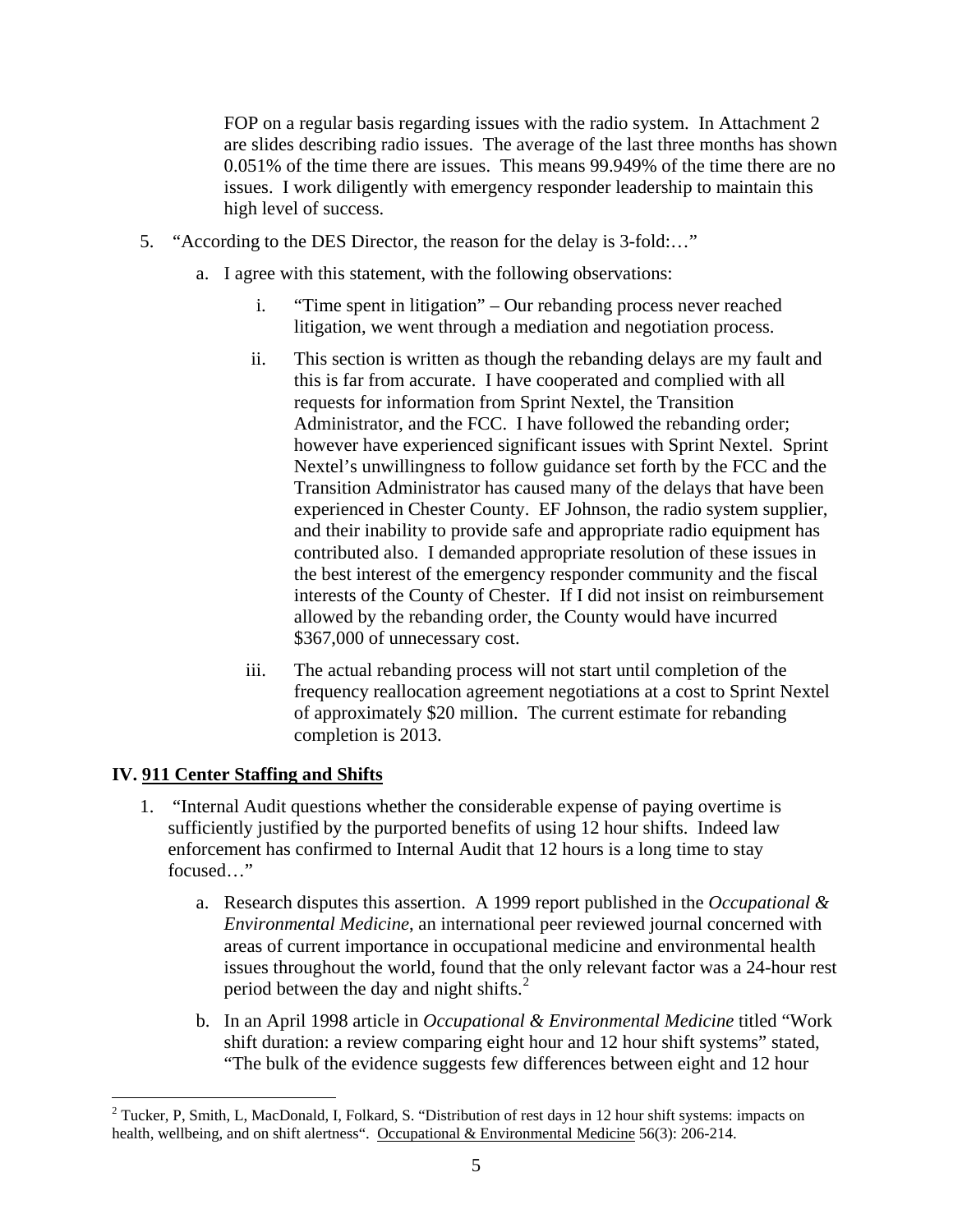shifts in the way they affect people. There may even be advantages to 12 hour shifts in terms of lower stress levels, better physical and psychological wellbeing, improved durations and qualities of off duty sleep as well as improvements in family relations".<sup>[3](#page-21-0)</sup>

- 2. "All departments, especially during these economic times, should be looking for ways to save the county and its taxpayers, money. By reducing the duration of each shift from 12 to eight hours, from increasing the number of shifts (from two 12 hour shifts to three 8 hour shifts) and using a 'scheduling pattern' similar to the one used at the County Prison, the County could reduce its annual payroll cost by at least 15% (or a minimum of \$252,000) if the platoon staffing levels remained at 15. Internal Audit should point out that this figure is merely an *estimate* based on average hourly rates and a normal schedule."
	- a. The proposal presented by Internal Audit could save money, but even if augmented to satisfy required staffing on the floor, would reduce the quality of service provided to the citizens and emergency responders. I continually keep in mind the end result must be, efficiently and economically, to promote and help provide for the safety and security of the public at a level demanded by the emergency responders', elected officials' and citizens' expectations.
	- b. I need 15 people on-duty to carry out the essential functions in the 9-1-1 center. Experience shows 5 calltakers are required for appropriate call handling and processing, breaks and on-shift training. Each of the 6 radio districts (3 Fire/EMS, 3 Police) must have a dedicated dispatcher to ensure the appropriate attention and responsiveness to emergency responders and provide for their safety. Two scope operators are needed to allow police dispatchers to take breaks, monitor and dispatch calls to areas covered by the Pennsylvania State Police (PSP), and handle time-sensitive, confidential law-enforcement information. Two supervisory personnel are needed to allow one to monitor incidents and activities and provide assistance to telecommunicators and another to manage the day-to-day administrative functions of the 9-1-1 center and management of personnel.
	- c. Internal Audit's proposed eight hour shift schedule lists 18 people per platoon or a total of 54 telecommunicators. The Association of Public Safety Communications Officials (APCO) - International "Communications Center Staffing Formula<sup>"[4](#page-21-1)</sup> (Attachment 3) is the industry standard and shows we need 20 telecommunicators per platoon to ensure the required 15 positions are staffed, regardless of 12-hour or 8-hour shifts. Internal Audit's proposed 8-hour schedule is made even more impractical by scheduling 5 or 6 telecommunicators of the 18 person platoon off at any given time. To staff our required 15 positions would require 24 hours of telecommunicator overtime per week. Any use of benefit time off, such as vacation, holiday and personal time, would also require overtime to

<span id="page-21-0"></span><sup>&</sup>lt;sup>3</sup>. L Smith, S Folkard, P Tucker, and I Macdonald. "Work shift duration: a review comparing eight hour and 12 hour shift systems". Occupational & Environmental Medicine 55(4): 217-229. 4

<span id="page-21-1"></span>Hagstrom, Jennifer. "How Many Do We Really Need? A Simple Formula for Determining Staffing", *APCO BULETIN*, September 2000.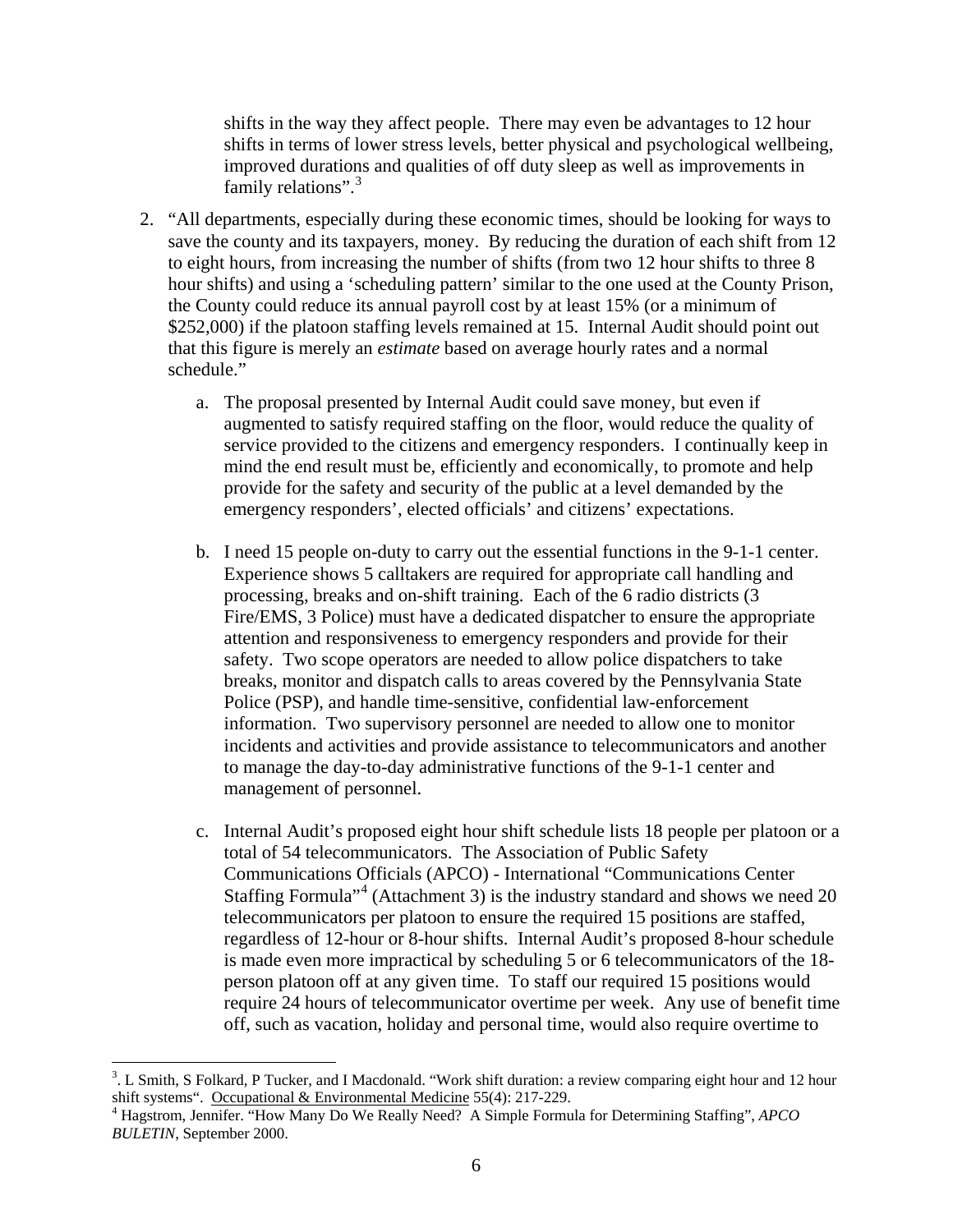ensure 15 telecommunicators on duty at all times. When we combine the number of overtime telecommunicators needed to simply meet required staffing levels with the number of overtime telecommunicators needed to allow others to use their benefit time I am concerned that the mandated overtime and the resultant shortened amount of off time will result in a decrease of efficiency and service to the citizens and emergency responders.

- d. According to an article published by the *Police Officers Association of Michigan Journal*, "sick leave has been reduced in many departments utilizing the 12-hour schedule…Figures reflect that while sick hours tend to drop a nominal amount, the number of incidents using sick leave decreased substantially more".<sup>[5](#page-22-0)</sup> Utilizing Internal Audit's proposed schedule there simply would not be enough available personnel to cover sick time. This lack of available personnel would require telecommunicators to stay over until a replacement arrives. In other centers this has led to mandating employees to cover shifts, which leads to decreased morale and increased turnover.<sup>[6](#page-22-1)</sup>
- e. Such shifts also promote a fragmented workforce where the staggered work times result in a continually changing staff reducing the group's efficiency. Currently, there is a cohesiveness that significantly contributes to the efficiency of platoons in handling high-stress emergencies. This is evidenced by a number of commendations from emergency responders and through the Quality review process where the team-work of a platoon led to more efficient handling of emergencies. The cohesiveness also contributes to platoon members' ability to deal with high levels of stress in a productive manner. The bonds that are created allow platoon members to confide in each other and assist each other through difficult times both personally and professionally. The staggered shift patterns proposed by Internal Audit would destroy this cohesiveness.
- f. Internal Audit's proposed schedule creates a need to mandate overtime. I am concerned by this practice because of the negative impact on morale and employees' personal lives.
- g. The current twelve hour shift schedule provides rotating weekends and holidays off, providing equitable time off for all staff. The eight hour shift leads to preferred shifts being taken by senior telecommunicators leaving the least preferred shifts to newer staff. The eight hour shift also creates a scheduling split between experienced and less experienced telecommunicators. This split means less experienced telecommunicators will not be able to benefit from the experience of senior telecommunicators. This, from research, leads to higher turnover rates and lower morale. If this course is taken we can expect increased turnover by newer staff and increased complaints by responders.

<span id="page-22-0"></span><sup>5</sup> Jacques, Ed, "A Fresh Look at 12-Hour Shifts", *The Police Officers Association of Michigan Journal*, http://www.poam.net/main/journal/fresh-look-at-12-hour-shifts.html. April 13, 2009.

<span id="page-22-1"></span><sup>&</sup>lt;sup>6</sup> Folger, Paul, "911 Dispatchers Working Overtime Due to Worker Shortage", KOCO Channel 5 Oklahoma City, September 28, 2008.

<span id="page-22-2"></span><sup>&</sup>lt;sup>7</sup> Vega, Arthur; Gilbert, Michael J. "Longer days, shorter weeks: compressed work weeks in policing." Public Personnel Management, Vol. 26, 1997.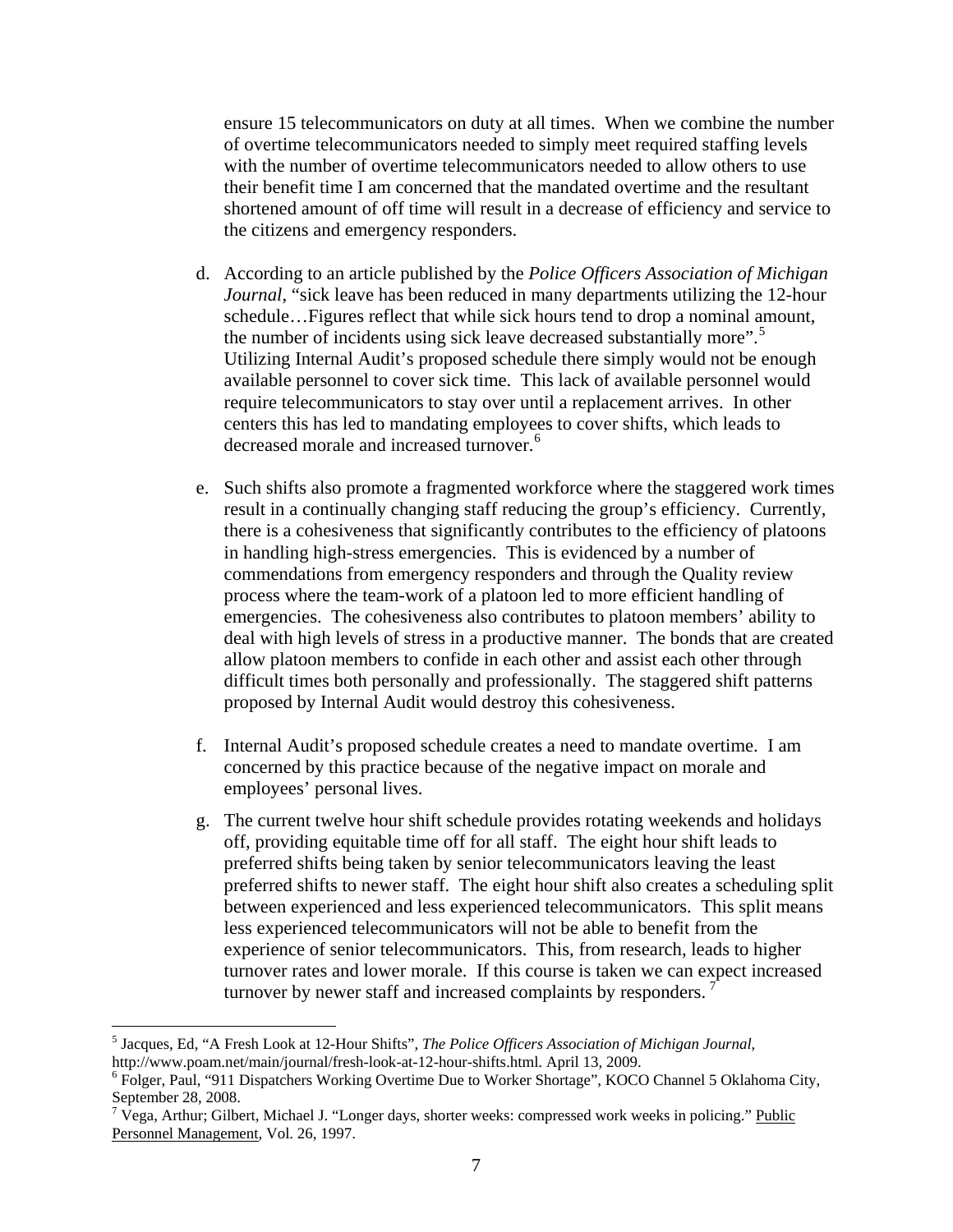- h. Internal Audit's proposed schedule also significantly reduces our capability and capacity to provide service. We are simply forced to do less with less. The proposed 8-hour schedule and subsequent increase in mandatory overtime requirements and resulting decrease in time off creates:
	- i. a dangerous situation where there is no staff rested and available to assist during major events. This means we will be unable to meet the American National Standards Institute (ANSI) standard of handling a 10% increase in call volume.<sup>[8](#page-23-0)</sup> We will also be unable to sufficiently staff COMM-1 (the mobile communications unit).
	- ii. a situation of being unable to provide public education which is an industry standard and best practice and a cornerstone of our mission statement.<sup>[9](#page-23-1)</sup>
	- iii. a decrease in the ability to meet increasing citizen and responder expectations.
- i. Additionally, using the proposed 8-hour schedule we would be forced to create additional full-time training positions. Moving to the proposed 8-hour schedule would mean telecommunicators that currently provide instruction in the training programs for new personnel would work their entire time off in the 9-1-1 center and be unable to continue to be utilized in the training program. The 2 additional full-time positions would, at a minimum, cost  $$37,222$  each<sup>10</sup>, or a total of \$74,444. The added cost of benefits would drive this cost up an additional 36% per employee or \$13,400. The total cost for these two added positions would be \$101,244. The training program quality would decrease because the instructors would not have current first-hand knowledge and experience of working the job.
- 3. "Potential savings estimated above are actually understated since they do not consider work schedule exceptions. In fact, as shown in table 4-1, actual overtime payments for the past six years have been much higher - \$467,000 to \$697,000. Based on the foregoing…expected savings would be more than our estimated amount."
	- a. This statement is incorrect and misleading. As noted in 2b, 15 telecommunicators are required; however the 8-hour provided schedule does not provide the minimum number of telecommunicators on-duty. In addition, the calculations do not account for the use of vacation, personal, holiday, sick time, mandatory meetings and training. Further, the assumption is that no major events occur which require the response of COMM-1 and that Public Education efforts be discontinued.
	- b. Using Internal Audit's provided schedule, 54 telecommunicators with an average hourly rate of \$19.55, the use of vacation (16 days average); Holidays (11 regular

<span id="page-23-0"></span><sup>&</sup>lt;sup>8</sup> "Public Safety Answering Point (PSAP) Service Capability Criteria Rating Scale", Association of Public Safety Communications Officials (APCO) – International and National Emergency Number Association (NENA), The

<span id="page-23-1"></span><sup>&</sup>lt;sup>9</sup> Standard Guide for Establishing and Operating a Public Information, Education, and Relations Program for *Emergency Medical Service Systems*, ASTM International, Committee F30, Subcommittee F30.03, Standard Number 1268-90 (2003).

<span id="page-23-2"></span><sup>&</sup>lt;sup>10</sup> Based on the County of Chester 2009 Pay Rates, E01 Minimum Salary.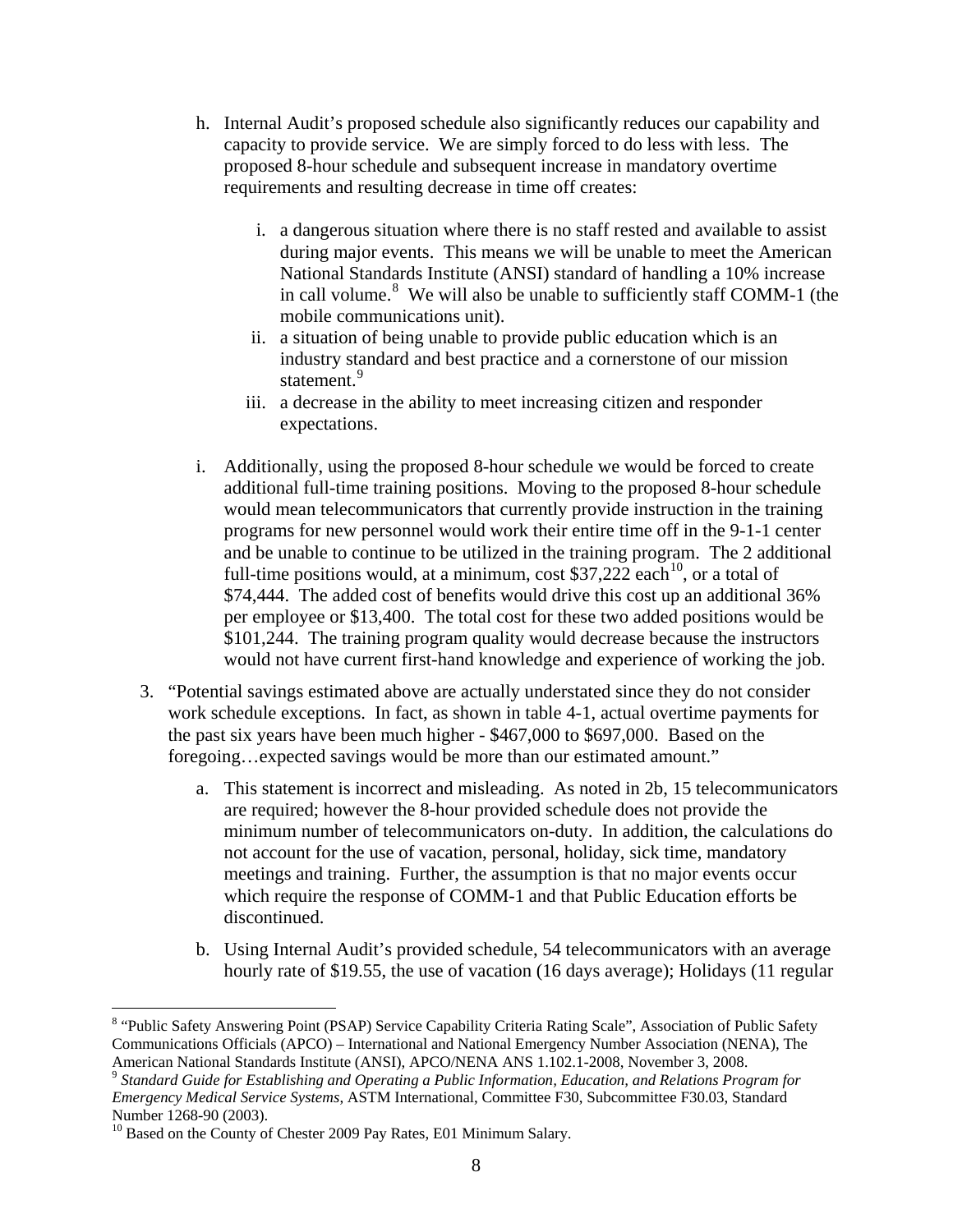and 3 floating); personal time (3 days); the overtime estimated is \$418,057. At a minimum, each telecommunicator must attend 10 hours of hands-on training and average 12 hours in meetings. The overtime estimate for minimum required training and meetings is \$34,838 bringing the estimated overtime, without sick days, major events and discontinuing Public Education to \$452,895.

- c. Ensuring appropriate on duty staff, for "normal conditions", would require eight hours of telecommunicator overtime on each shift rotation or 24 hours of overtime every week. Using the report provided average rate of \$19.55 plus time and a half this would result in \$36,598 in overtime each year.
- d. Using the 2008 actual overtime of \$537,517, which includes overtime for major emergencies, sick time, Public Education and training above the minimum means the proposed schedule would result in a minimum overtime cost of \$489,493 or a decrease in overtime costs of \$48,024. One must remember, this decrease in overtime does not account for major emergencies, the use of sick time or Public Education events.
- e. During 2008, COMM-1 was in service for 263.75 hours. The minimum required staffing for this unit is two telecommunicators. Again, using Internal Audit's proposed schedule, this would result in \$15,469 in overtime costs.
- f. The proposed schedule would actually result in a total overtime cost of \$504,962 (still not accounting for sick time usage or public education) or, when compared to 2008's actual overtime costs, a decrease of \$32,555 in overtime.
- g. Each full-time county employee accrues sick leave at the rate of 12 days a year. If each telecommunicator used only 6 sick days the overtime cost would be \$76,010 resulting in an increase in overtime cost of \$43,445.
- h. Not only would Internal Audit's proposed schedule actually cause an increase of overtime expenditures it would also cause a reduction in service and quality by decreasing the number of telecommunicators below the minimum required levels, reducing training and eliminating public education.
- 4. "The purported need to increase each platoon's staffing level to 18 should be closely scrutinized. Current staffing levels provide at least seven people to answer incoming calls. This number does not include the six dispatchers or two scope employees but does include the two shift supervisors. It would appear that for "normal conditions", this current staffing should be sufficient. During extenuating circumstances or states of emergency, additional manpower could be called upon as needed…"
	- a. This statement is misleading and incomplete. First, this section does not account for the need to have a fourth police dispatch position. The fourth police dispatch position is being planned to be placed in service when staffing levels meet our approved staffing. This fourth police dispatch position has been requested by the law enforcement community, citing safety concerns. I find it strange indeed that in other places, Internal Audit suggests DES defer to the opinions of law enforcement, yet in this case DES is criticized for agreeing with a law enforcement request.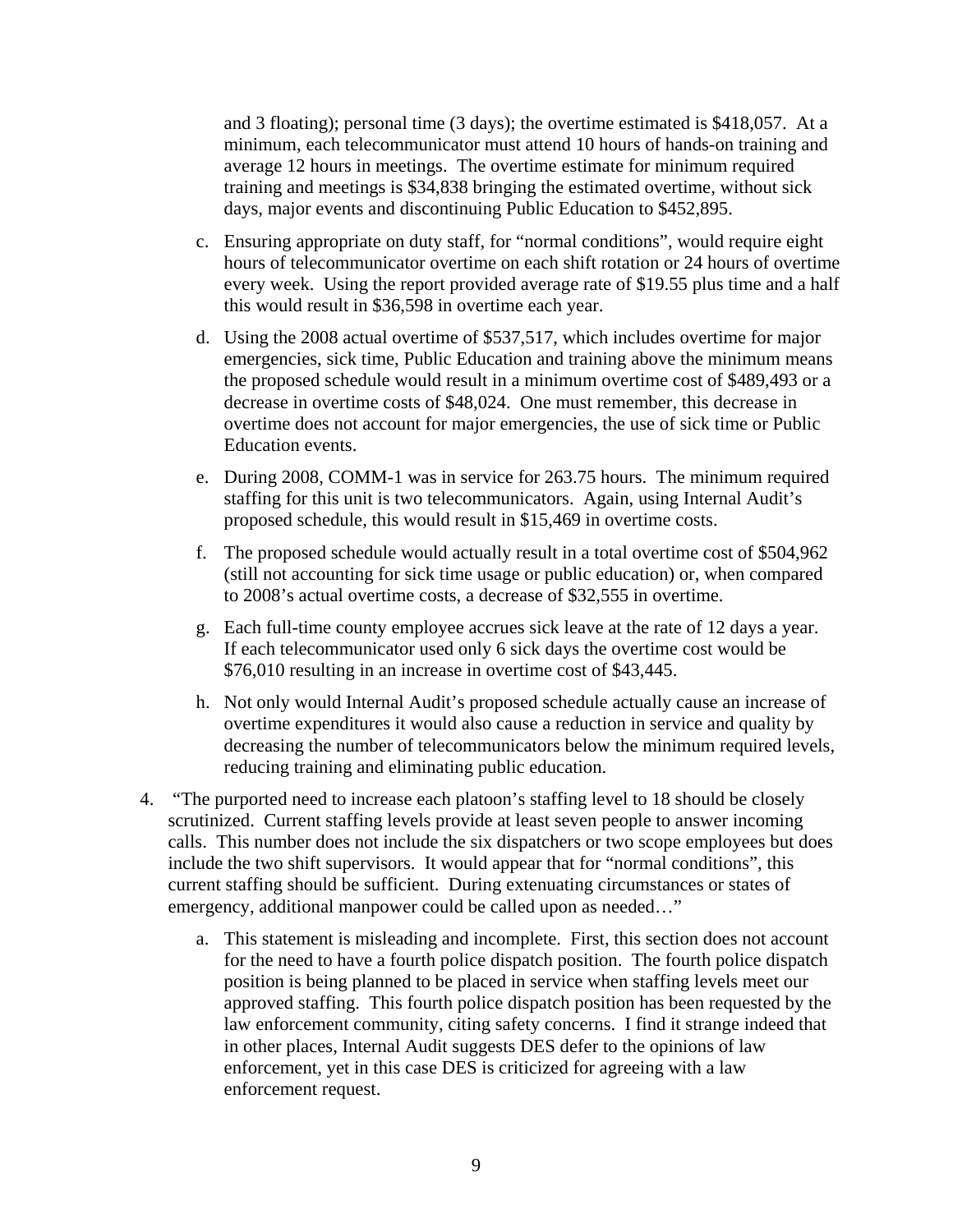- b. Secondly, DES does not have the luxury of being forewarned about extenuating circumstances; therefore increased staffing is the standard to meet these needs. The ANSI "Public Safety Answering Point (PSAP) Service Capability Rating Scale" sets as a Superior Criteria for staffing as applied to critical incident situations the following: "With an increase greater than 10% in normal call volume, the PSAP has adequate staff and maintain service levels to meet a 90/10 benchmark..."<sup>8</sup> Staffing levels are designed to meet the daily requirements of the citizens. A reduction of staffing levels would cause Chester County to not meet the Superior rating and result in a decrease in service levels.
- 5. "To further support our position, we call attention to the fact that DES records for January through November 2008 indicate that quality assurance ratings for the 911 center surpassed PEMA Standards in all areas."
	- a. I believe the citizens would rather have us exceed standards than fail to meet standards. We exceeded standards by having, at a minimum, the required 15 telecommunicators on-duty. This statement makes the assumption that changing a variable does not affect outcome.
	- b. To further support our position that a reduction in staffing will significantly decrease our service levels and capability, I point out the year 2003. In 2003 we had our highest overtime cost of \$696,548.42 because of a significant lack of staff. We had one platoon with 14 employees, two platoons with 13 employees and one platoon with 12 employees. This staffing is just under the number of authorized positions Internal Audit purports we need. The average number of seconds it took to answer a 9-1-1 call was 7, compared to our current 1. The quality scores were some of the lowest, despite still surpassing PEMA standards and the number of complaints and errors were some of the highest in the 12 years I have been with DES. In contrast, 2005 had the lowest overtime cost of \$466,988.58 with 18 more telecommunicators on staff then in 2003. In addition, we maintained an average seconds answered of 1, had high quality scores and a relatively low number of inquiries and errors.
- 6. "Lastly, Internal Audit learned that the County's 911 center originally operated on an 8 hour schedule until a committee of 911 employees petitioned for the change to 12 hour shifts. Internal Audit believes 'built-in' overtime was one of the driving forces behind this change request."
	- a. This statement is wrong. The change to 12 hour shifts was made when the communications center moved from the Hazlett Building to the GSC. The change was made to adequately staff as the County deployed 9-1-1. While the telecommunicators were asked for input and agreed, the need and desire to implement 12 hour shifts came from management.
- 7. "To summarize, Internal Audit believes that by changing the duration of the county's 911 shifts from 12 hours to 8 hours, annual overtime expense for DES could be reduced by 60-70%. In addition, Internal Audit has determined that plans to increase 911 staffing levels may be unwarranted at this time…Quality assurance reviews indicate that shifts comprised of 15 calltakers and dispatchers provide ample coverage and quality service during normal conditions."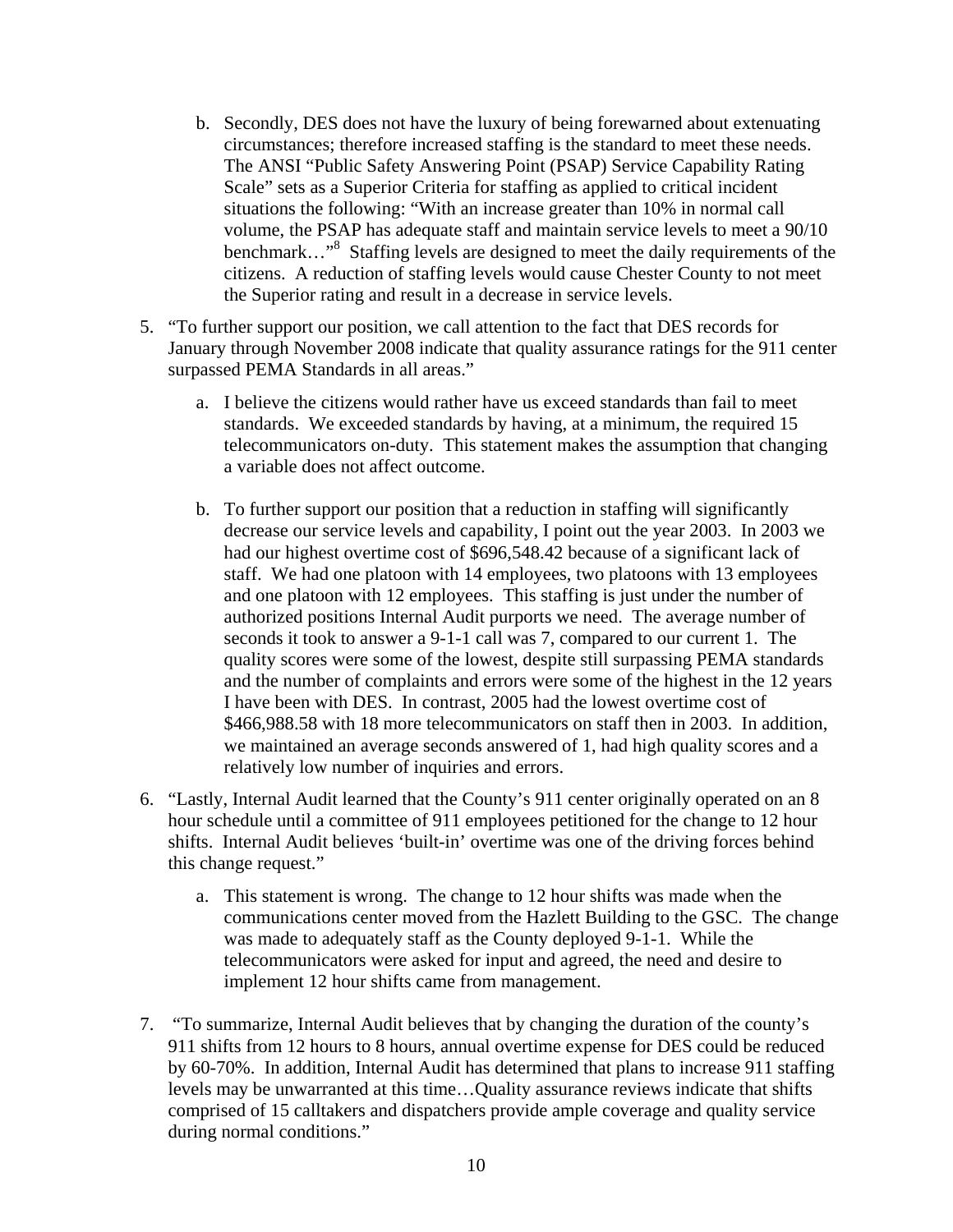- a. This reasoning is faulty. The assumptions take for granted that
	- i. Everyday is "normal conditions"
	- ii. That only those staff assigned to a scheduled shift worked
	- iii. And, that no staff takes vacation, sick time, personal time or are assigned to training.

These assumptions are incorrect and did not consider the actual number of staff working, increased call volume due to major incidents or the need to deploy a fourth police dispatch position.

- b. Having 15 telecommunicators on duty during "normal conditions" does provide ample coverage. Having 15 on duty takes into account the full platoon staffing allowing for vacation, sick and training time off or the need to have additional capability to respond to increased call volume. On the surface, less people should mean less money, however, the additional staffing for 12 hour shifts eliminates the need to mandate overtime, maintains high standards, and provides realistic time off and the ability to respond to a surge in volume.
- c. The assumption that overtime costs could be reduced by "60-70%" is incorrect and based on the idea that telecommunicators do not use their vacation, personal, holiday or sick time and that they do not attend mandated training and meetings. Internal Audit's proposed schedule actually results in an increase in overtime expenses because they failed to employ necessary planning assumptions.

#### **V. Timekeeping and Payroll Process**

- 1. We tried Kronos but found it cost prohibitive and other County departments were unable to support this implementation. I believe this should be explored to present a suitable solution for the County as a whole. It is important to emphasize the importance of the 24-hour departments in the County when exploring this option.
- 2. I note this Audit does not reference DES requests for policies and procedures regarding timekeeping and the documentation of payroll. I find it almost impossible to adhere to non-existent policies and procedures that are in a constant state of flux with no apparent reason for change. The response in an e-mail by the Payroll Manager regarding DES' request for policies and procedures is as follows: "Just not enough hours in the day. A Procedure Manual is well into the future". I believe a procedure manual should be a top priority to ultimately reduce errors, cost and liability.
- 3. I have no problem submitting a timesheet.

#### **VII. Homeland Security Purchases**

- 1. I am very mindful when making purchases of ways to reduce the overall cost to the taxpayer. One of the commonly accepted government practices is to take advantage of economies of scale. When DES makes purchases we try to make them in bulk to stretch the dollar the furthest possible while still getting a quality product that will support the emergency responders when the time comes.
- 2. I am also reminded that we do not have very many large scale incidents, however when we do they are resource intensive and require a lot of the equipment and supplies that are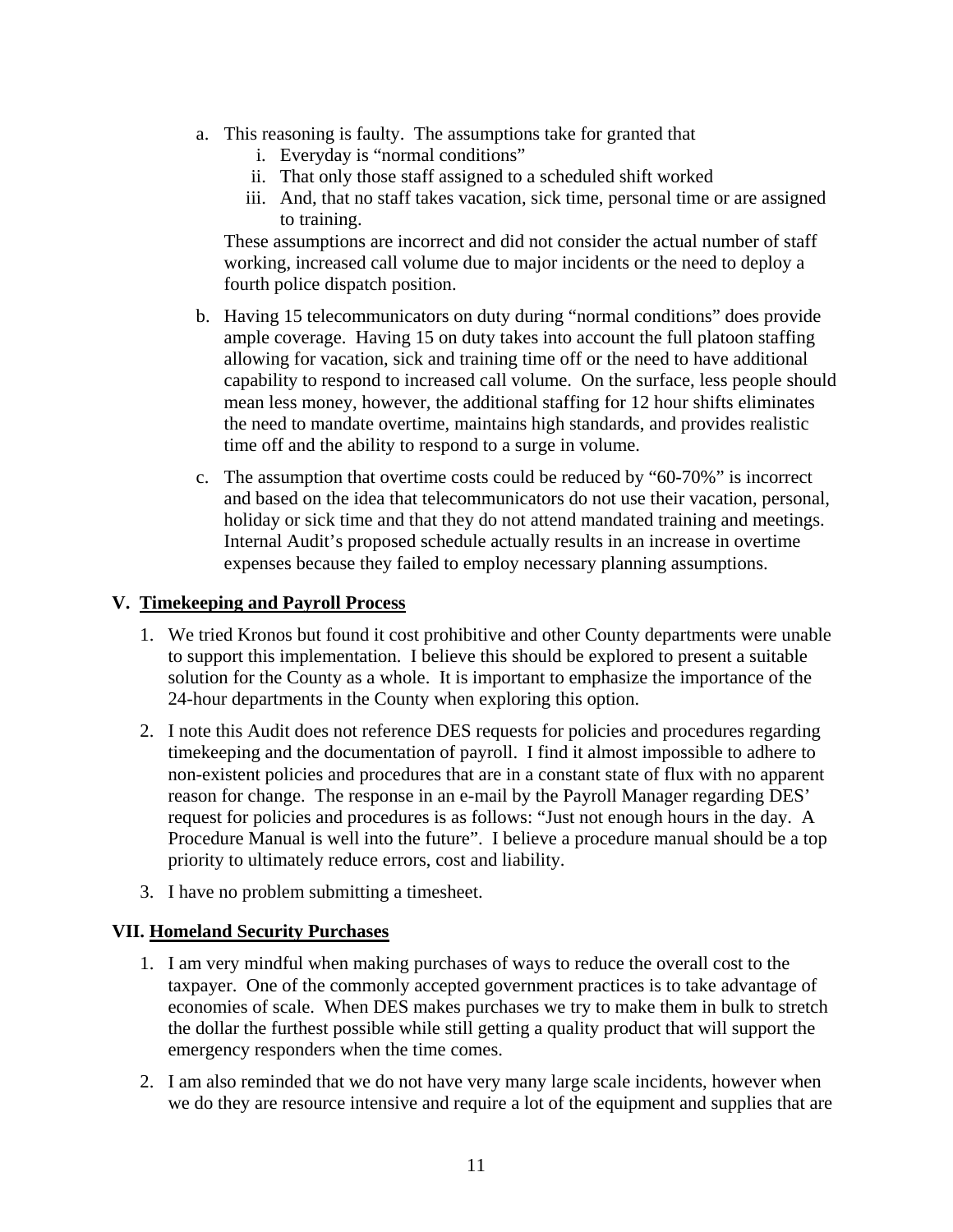purchased and stored. I believe it is my job to be proactive, not reactive and I take this responsibility very seriously in all aspects of readiness.

- 3. "According to DES, such training has not been completed in its entirety because funding has run out."
	- a. I acknowledge the excess materials that are kept in storage, however I also understand the dangers of distributing equipment without proper training. Training was unable to be completed for several reasons, including:
		- i. Training and maintenance was not funded by the SEPA RTF in 2007 and 2008.
		- ii. Volunteer responders are sometimes unwilling to attend training because Department of Homeland Security (DHS) guidance forbids reimbursement of volunteer time. DHS guidance allowed reimbursement of paid responders such as Police Officers and ALS providers however did not allow DES to reimburse a volunteer that had to take time off work to attend the required training.
- 4. "Internal Audit recommends that a listing of what is being held in storage be provided to police, fire, and EMS representatives to peruse, act upon, and finally claim. Without knowledge of what they currently have, first responders could inadvertently order something that they already have, creating an overabundance and a waste of governmental funding."
	- a. I have worked with leadership of the emergency service organizations to ensure they have adequate and appropriate amounts of equipment. I have also made it known to the emergency service organizations that replacement equipment is available when it is used. The equipment that is kept in storage is meant as a back-up to equipment that has already been distributed to ensure an adequate supply and the ability to quickly replenish. A good example of this is when a tour bus overturned on the Pennsylvania Turnpike on 4 May 2007*.* Elverson EMS used 40 triage tags and a tracking board which were replaced less than 24 hours later.
- 5. "A large number of educational pamphlets and booklets intended for public awareness that have not been circulated."
	- a. I purchased such a large number of public education materials to reduce the cost per unit and because there was limited funding that was not expected to be made available in the future.
	- b. Of the 50,000 full-color brochures just recently purchased, 21,000 have been distributed. The remainder will go to Fire Departments, Police Departments, Municipalities, Schools and local Wawa's.
	- c. Additional educational materials in storage are used as requested by groups and when DES goes to public outreach events such as the Kennett Mushroom Festival.
- 6. "Updated versions of the MDC mobile laptop computers which have not yet been distributed / installed in police and fire vehicles".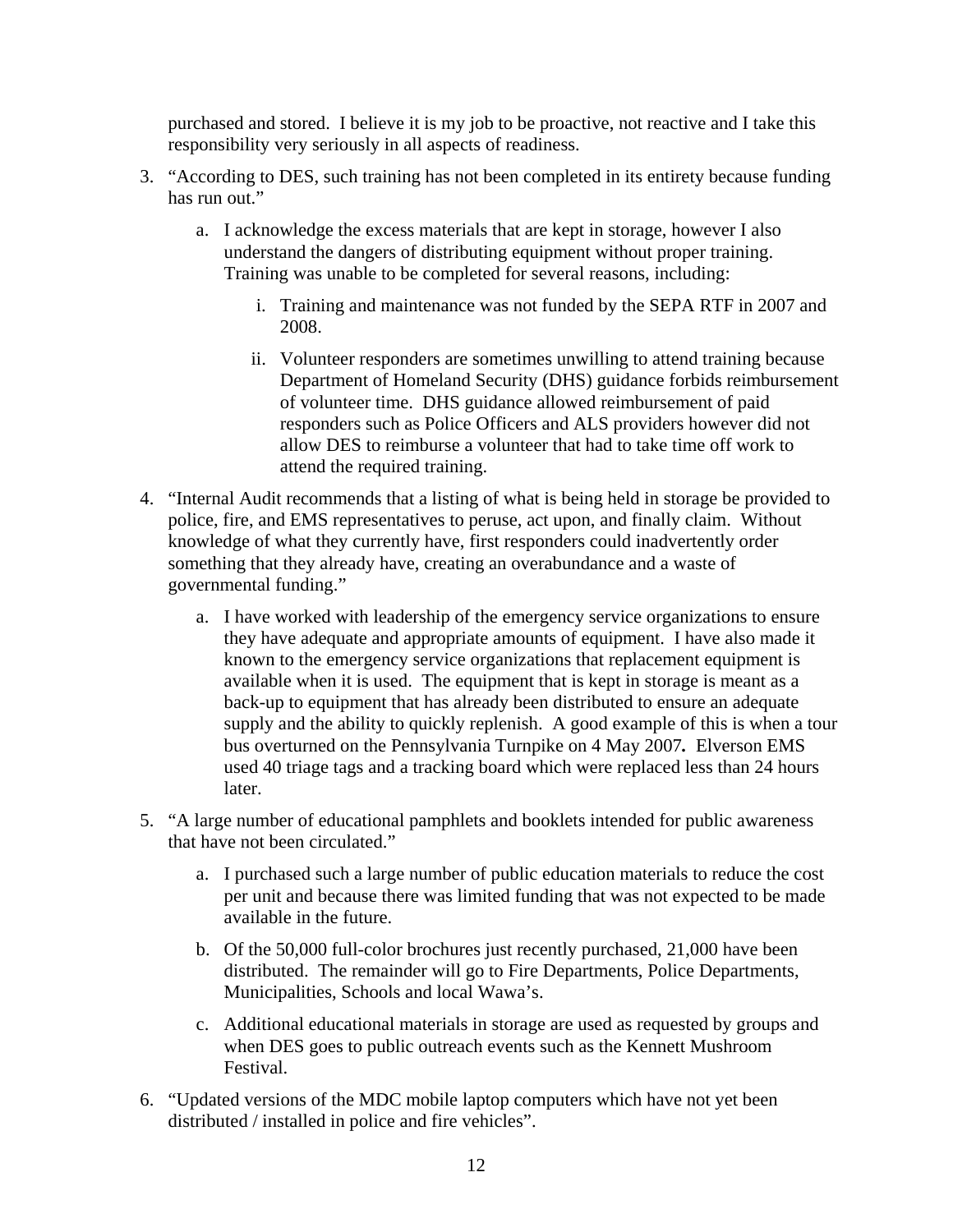- a. These MDCs were purchased in 2007 as spare units so when a computer needed repairs a police car, fire truck or ambulance could continue to benefit from the MDC. If it is the opinion of the emergency response community there is not a need for spare MDCs and should instead be installed in vehicles in-service, I will make this happen.
- b. It should be noted that MDCs were made available to be installed in every patrol police car, police station and ambulance in Chester County. Only a limited number of fire trucks at every fire department have a MDC. The decision which fire apparatus was to receive a MDC was made by the Chief of each Fire Department, not DES. There is no Fire Department in Chester County that does not have at least two MDCs.
- 7. "Items that were sent to the County in error but deemed less expensive to keep rather than send back to the vendor".

The decision "to keep rather than send back to the vendor" is one made by the vendor. The items sent in error included incorrectly sized apparel, incorrectly sized patches, etc. The corrected items were sent and distributed, however the incorrect equipment items were placed in storage. It is also important to note that the errors did not cost Chester County or the SEPA RTF any money. I will ensure, in the future, that incorrect equipment is disposed of properly if the vendor does not want it returned.

- 8. "Items that were purchased in large quantities (HAZMAT suits and mask cartridges) that have or will shortly surpass their shelf life and will no longer be useful".
	- a. I recognize the benefit of using suits and mask cartridges that have surpassed their shelf life in training and exercises. This reduces the cost of replacing "good" equipment and extends the useful value of expired equipment.
	- b. We have a disposal plan to dispose of the bulk of the expired equipment.
	- c. There is no available funding to replace much of the expired equipment. We are formulating plans, in conjunction with the emergency responder community, to use County allocated DHS funding to replenish the needed supply.
	- d. I call your attention to the fact that DHS and PEMA did not have a policy on disposing equipment purchased using grants until 25 February 2009. This policy is attached as Attachment 4.
- 9. "It is important to note that the County of Chester spent approximately \$15,000 for the DES storage facilities in 2008".
	- a. This is true. I see an increase in that amount in the coming months. Keeping in mind economies of scale and the need for additional storage space because of additional vehicles and trailers purchased using DHS funds and space needed for rebanding equipment staging, DES is investigating a larger warehouse style storage facility that will increase the available square footage and reduce the cost per square foot. We are also investigating ways to offset this cost using allowable rebanding funding.
- 10. I am surprised that the emergency responders who were interviewed forgot to mention the most recent example of their involvement in Homeland Security purchases connected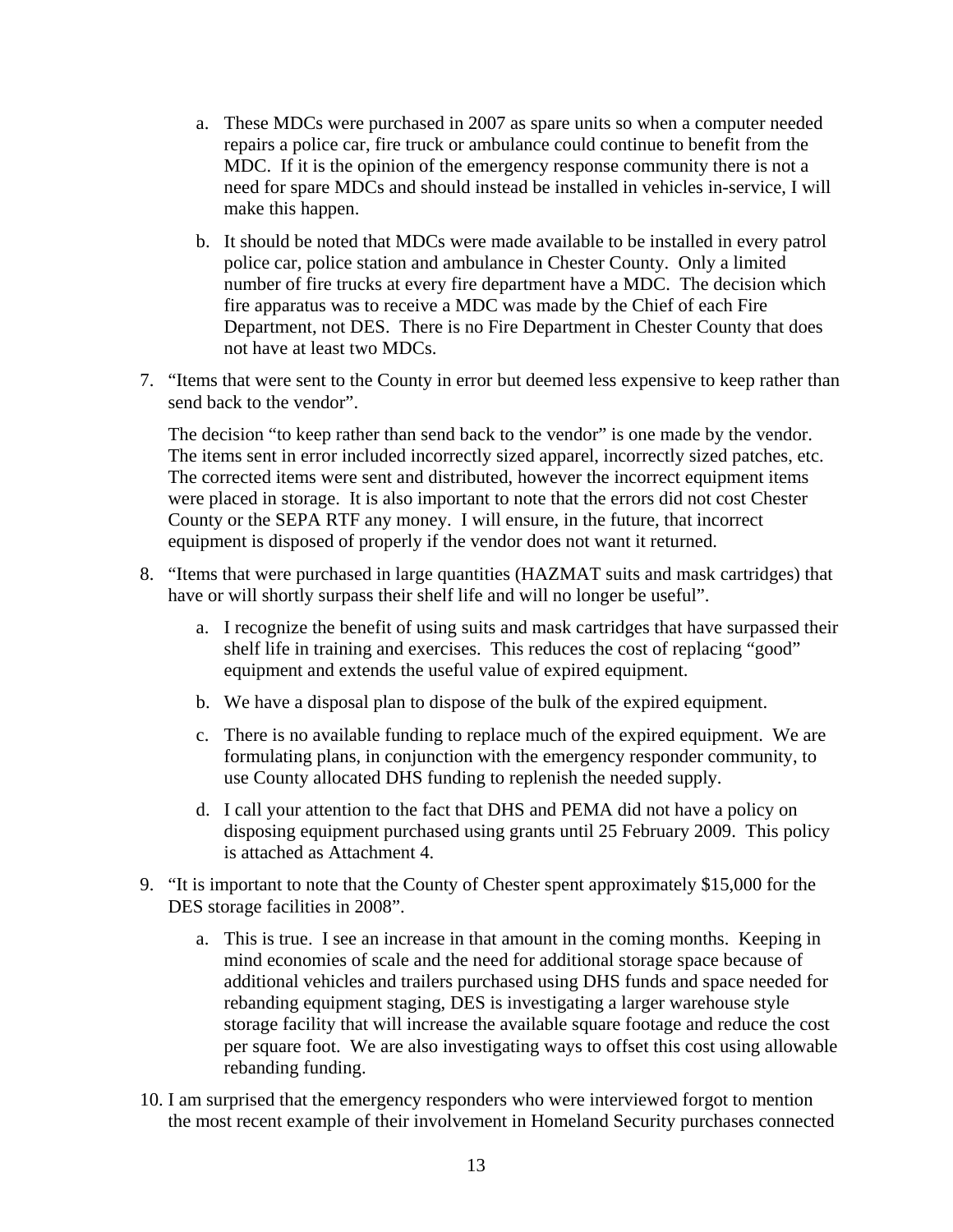with the design of the new communications unit to support emergency responders. We began the planning process for the new COMM-1 in the Fall 2008. Leadership from the Police Chiefs Association, Fire Chiefs Association and EMS Council, Inc. have been invited to our design meetings beginning in January 2009 when we began designing operational components that would directly impact and benefit their disciplines. The District Attorney's Law Enforcement Liaison also attends.

#### **VIII. Rebanding**

- 1. "…however DES will still have the same obsolete analog system and 'dead zones'…".
	- a. Of course we will have the same system. The goal of rebanding, based on FCC guidance, is to shift frequencies, not replace systems. The fact that there will be "dead zones" is nothing more than a simple restatement of the laws of physics. No matter what kind of radio system is in place, there will be "dead zones". It is impossible to ensure 100% coverage 100% of the time regardless of the number of towers, type of radio system, and manufacturer of equipment. A number of factors affect radio propagation including, but not limited to, topography, atmospheric conditions, elevation, building construction materials, vehicle design, weather conditions and operator proficiency.
- 2. "It would not be prudent to spend that kind of money for a new radio system that will again fall short and leave our first responders at risk because their communication system did not function properly."
	- a. The option to not procuring a new system is to let the current system die. There is no more equipment available for the existing radio system. A new system will be required. As with everything DES does, the best possible solution will be installed given the constraints of the laws of physics and prudent spending practices.
- 3. "The County has resorted to purchasing used parts off eBay to help 'buy some time'."
	- a. This statement is close, but not entirely true. We have not purchased any equipment off eBay. We have purchased used equipment from other counties in the country to provide essential spares while we complete re-banding and install a new system.

#### **IX. HAZMAT Responses**

This is a very good idea and I look forward to working with your office, the Commissioners, Human Resources and other departments to implement this recommendation.

#### **X. Other Matters**

#### A. Public Safety Training Facility

1. It is important to note that at this time, we have informally worked to reach agreement with East Fallowfield Township on condition  $1 \& 2$ , training time and police station, respectively. The significant improvements to be made to the intersection around the facility site continues to be a major delay in moving forward with this much needed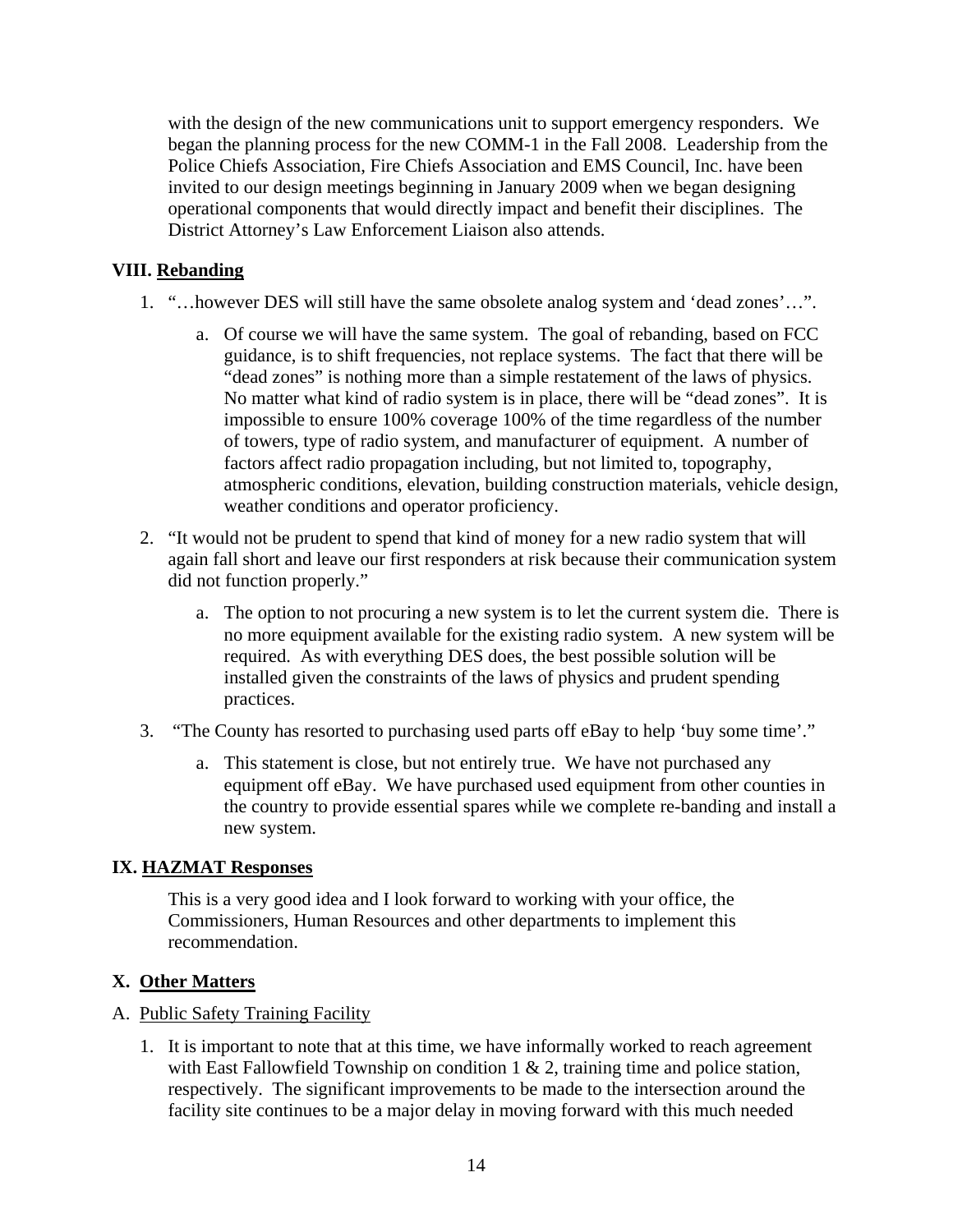facility for our emergency responders to be able to safely and efficiently train intra- and inter- disciplinary.

2. In light of the complaints that I do not consult emergency response leadership, I am reminded of the Public Safety Training Facility and the tremendous amount of involvement emergency response organizations have had in the design of this facility through design meetings, questionnaires, and open discussion during public meetings and their own Association meetings.

#### B. Spending

- 1. I have already curbed out of area travel and only allow such travel when approved by the Commissioners upon recommendation by me that attendance is critical to operations. This practice was done in accordance with direction by the Commissioners on 13 November 2008.
- 2. I reject the idea that meals should not be provided unless "attendees are paying a fee for the event which will offset the cost of the food". Modest meals are provided to volunteers attending meetings immediately after work during dinner time which last until late evening. I do not deem it fair or appropriate to ask a volunteer to pay for a meal while performing a service for the health, safety or security of the citizens of Chester County.

#### C. Certified Training Officers

Again, this is an excellent recommendation and I will work with Human Resources to implement.

I do wish to note the statement "CTO's have the responsibility of shadowing new call takers when they are first assigned to the radio room" is misleading. The CTO's are members of the training program. Their duty is to monitor calls taken by trainees while ensuring that the level of service does not decrease. The CTO completes forms on every call taken by their student and reviews each call at its conclusion. At the end of each shift, the CTO completes a Daily Observation Report (DOR) which is provided to and discussed with the on-duty supervisor.

#### D. Employees with Multiple Jobs

Yet another excellent recommendation that I look forward to helping to implement to ensure a timely and cost efficient process.

#### E. Work Environment

I regret that my enthusiasm for action may have been stated too strongly. It is unfortunate that this error has overshadowed many other very positive work environment improvements.

#### **XI. Inquiries and Comparisons with other Counties**

1. I explained in paragraph III, 3, d that I believe the present procedure for SHSGP purchases are adequate. Any more complex and time consuming procedure could preclude Chester County emergency responders from the benefit of equipment opportunities with soon to expire funds. In any event, Berks County does not receive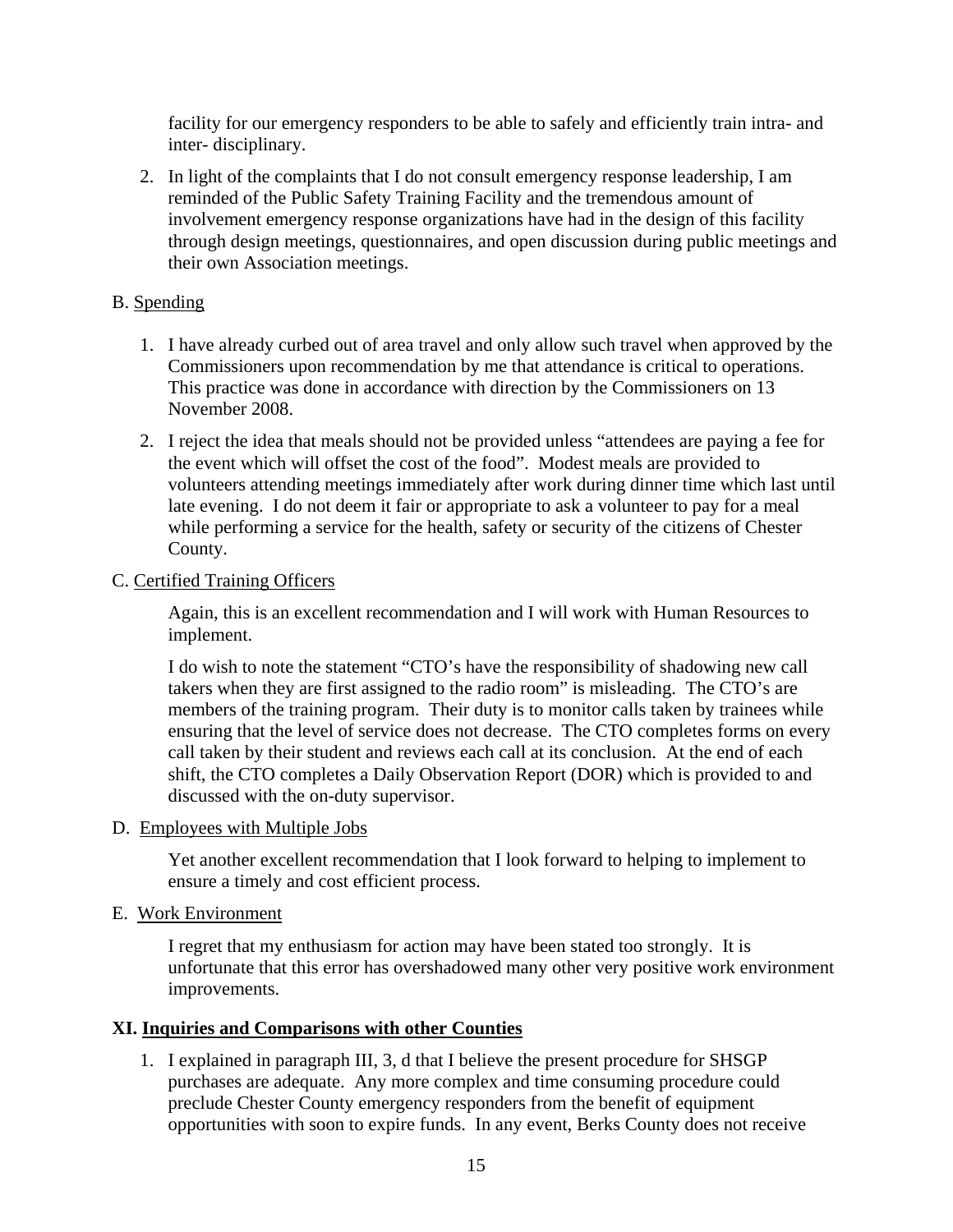Urban Area Security Initiative (UASI) funds since they are not in a designated Urban Area.

2. Berks County is a poor comparison because they operate differently, have different citizen and responder expectations. In addition, the new Director of the newly created Berks County Department of Emergency Services has requested to visit Chester County so he may gather information for his department to implement industry accepted best practices.

#### **XII. Fraud Hotline**

I request that future occurrences of this nature be more quickly communicated to me so I may take appropriate action.

#### **General Comments**

- 1. This report focuses only on hearsay and negative issues and fails to highlight the true breadth and depth of DES. This report also fails to highlight the hard work and dedication the men and women of DES put forward every day, working to make Chester County a better place to live and work.
- 2. I am confident that the statements attributed to emergency responders in this report are that of the few, not of the many. It is further evident how difficult it is for those not involved in emergency services to understand our business and our operating needs. I have produced during our audit and in this response factual documentation to disprove allegations made.
- 3. It should also be noted, as described to Internal Audit, that DES is looked to as a model of best practice, locally, regionally, statewide, nationally and internationally. On a regular basis agencies are calling or spending public funds to send representatives to DES to learn how we operate and how we are structured. We have hosted representatives from many states, including several large metropolitan areas such as Fairfax, Virginia, New York City, and Los Angeles, California. We have also hosted representatives from Iceland and Qatar who have built their 9-1-1 systems from our operation. DES is also visited regularly by The Council for Excellence in Government Fellows program as a best practice in Building Partnerships and Coalitions.
- 4. The 2008 Chester County Citizen Survey conducted by Franklin & Marshall College, DES was ranked the highest in citizen satisfaction.
- 4 Attachments
- 1. Correspondence
- 2. Slides
- 3. Staffing Formulas
- 4. PEMA Equipment Disposal Policy

cc: Mark Rupsis